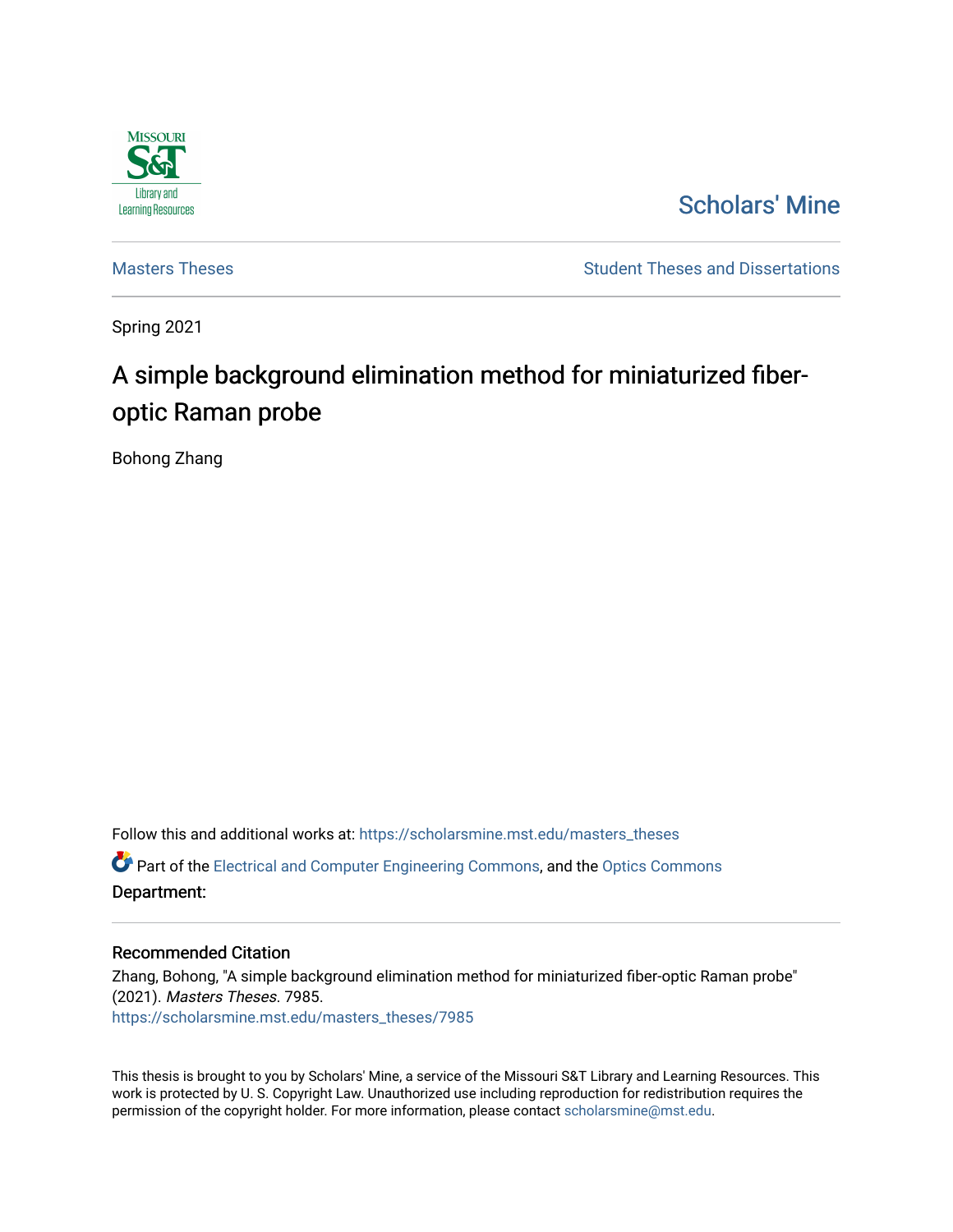# A SIMPLE BACKGROUND ELIMINATION METHOD FOR MINIATURIZED

# FIBER-OPTIC RAMAN PROBE

by

## BOHONGZHANG

## A THESIS

Presented to the Graduate Faculty of the

# MISSOURI UNIVERSITY OF SCIENCE AND TECHNOLOGY

In Partial Fulfillment of the Requirements for the Degree

MASTER OF SCIENCE IN ELECTRICAL ENGINEERING

2021

Approved by:

Dr. Jie Huang, Advisor Dr. Steve Watkins Dr. Mina Esmaeelpour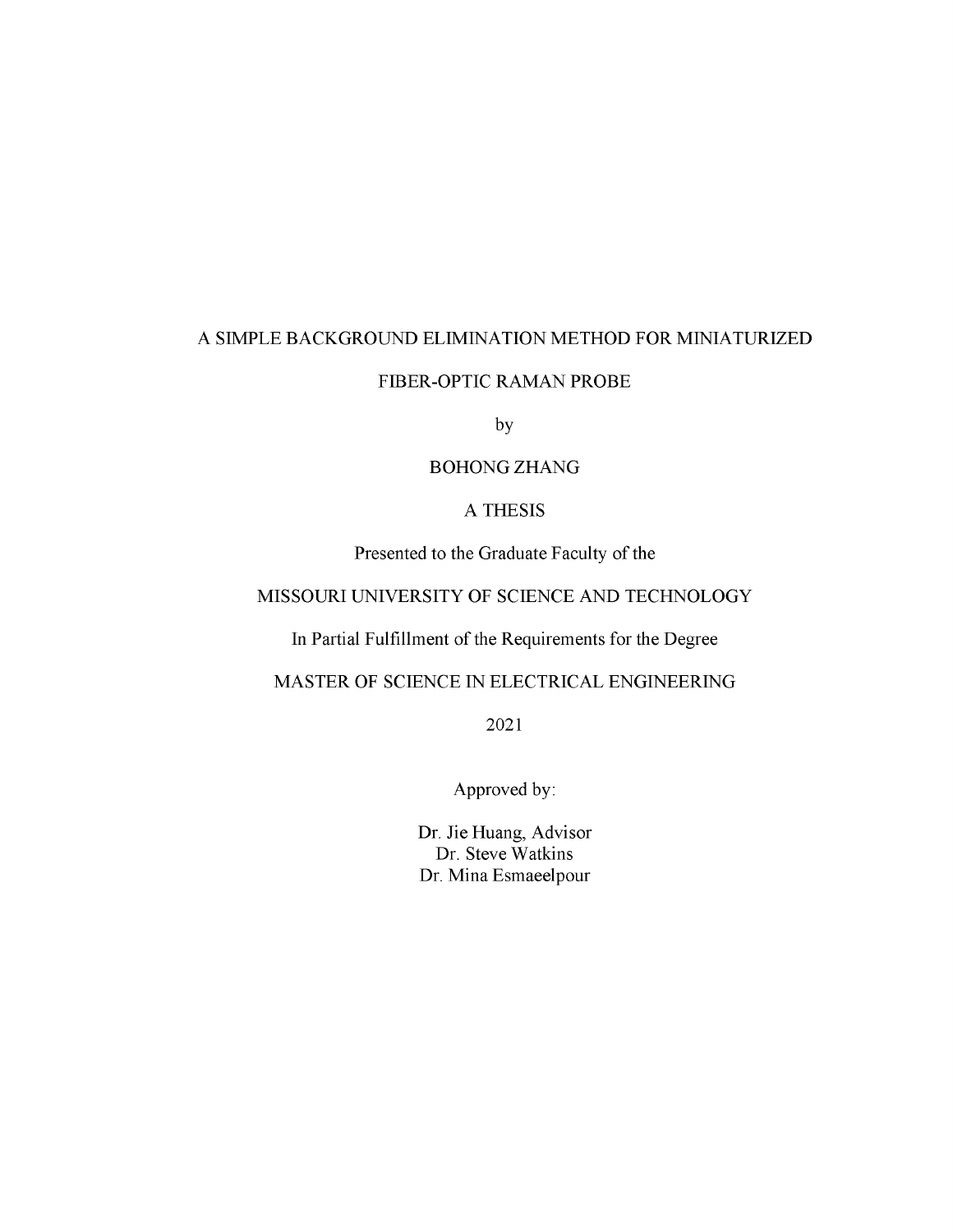© 2021

# BOHONG ZHANG

All Rights Reserved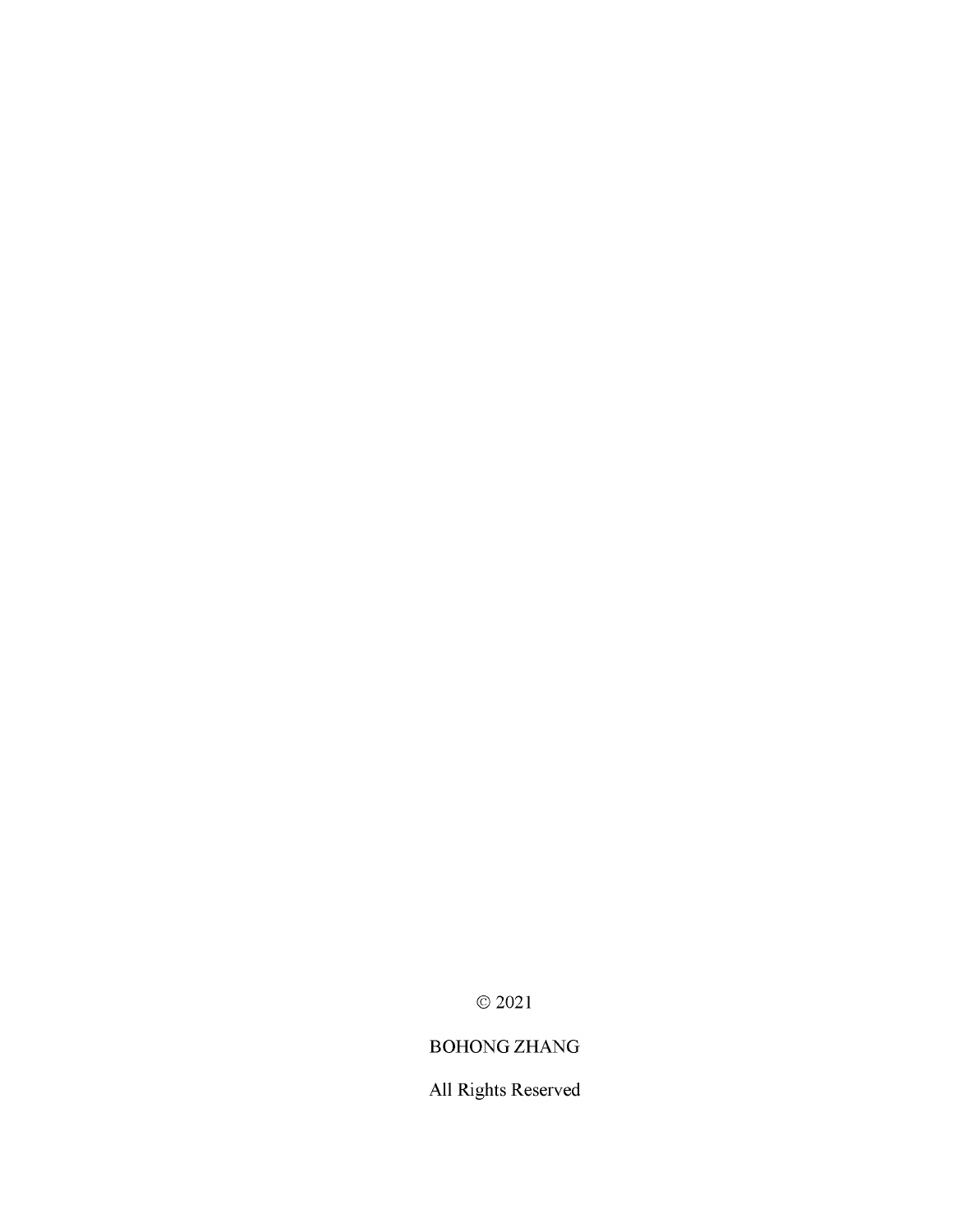#### <span id="page-3-0"></span>**ABSTRACT**

Raman scattering is called a photonic - molecular interaction based on the kinetic model of the analytic. Due to the uniqueness of the Raman scattering technique, it can provide a unique fingerprint signal for molecular recognition. However, a serious challenge often encountered in Raman measurement comes from the requirements of fast, real-time remote sensing, background fluorescence suppression, and micro-environmental detection.

A new Miniaturized Fiber-Optic Raman Probe (MFORP) for Raman spectroscopy, used especially for eliminating background fluorescence and enhancing sampling, is presented. Its main purpose is to provide an overview of excellent research on the detection of very small substances and to address the drawbacks of modern optical fiber Raman sensors that cannot be separated from background fluorescence interference. After a brief introduction of the traditional fiber Raman technology, the experimental operation of the design optimization of the new MFORP was discussed. We successfully combined several multi-mode fibers as one fiber taper for Raman spectral analysis by using the fiber tapering technique. The sensing principle and the fabrication of MFORP were discussed. In order to verify that MFORP is a better solution, we used traditional Fiber-Optic Raman sensor and MFORP to experiment on a variety of materials and compare the experimental results. We observed that MFORP not only effectively removes the background fluorescence of the fiber itself, but also improves the energy collection of the Raman spectrum, which provides an argument.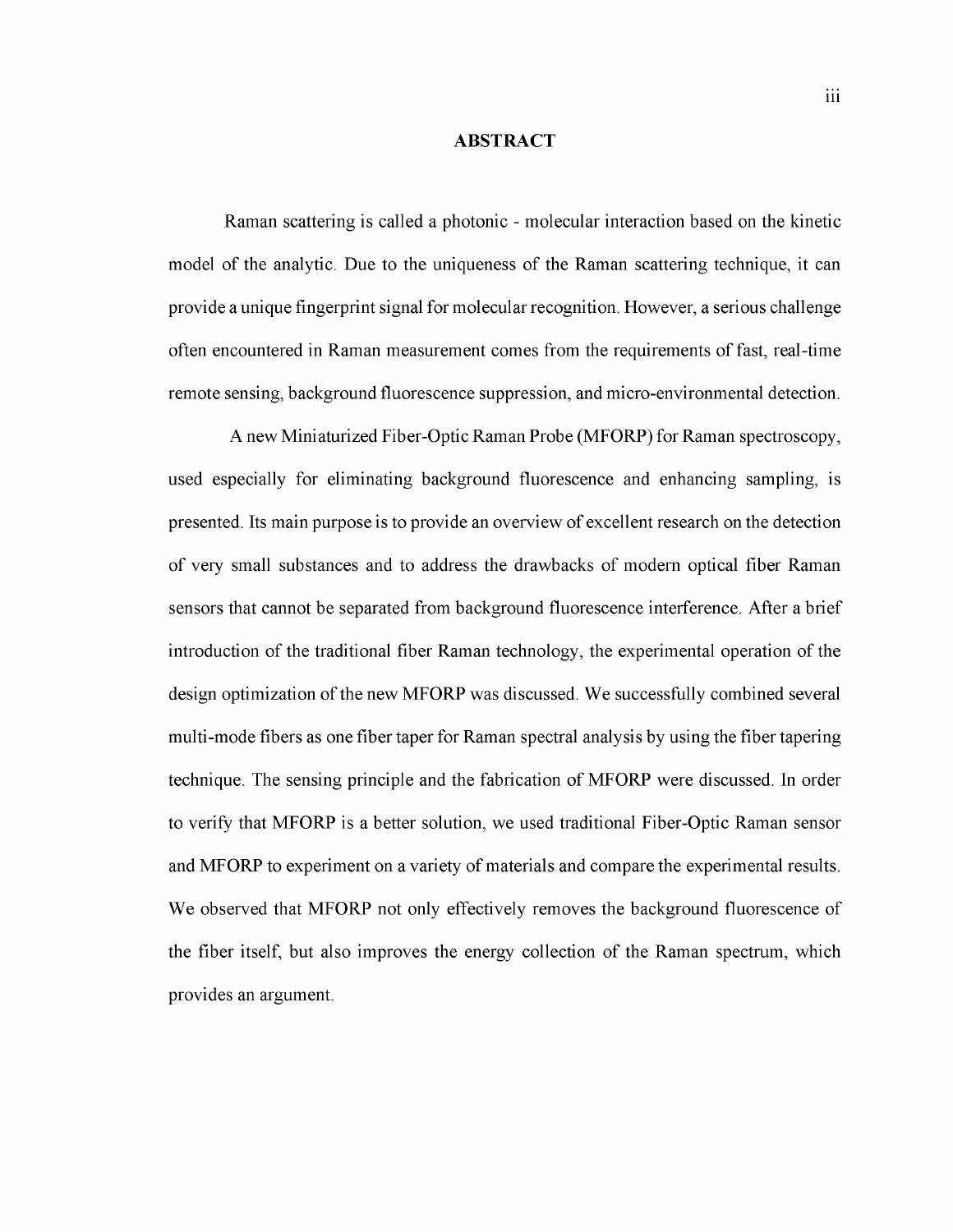#### **ACKNOWLEDGMENTS**

<span id="page-4-0"></span>I would like to express my special thanks of gratitude to all the people who helped me with my research over these years. First, I would like to thank my advisor, Dr. Jie Huang, for giving me the best guidance and help. I thank him for giving me this opportunity to work in his lab and on this project. I could not have finished this project without his valuable advice and support. His enthusiasm for this work and his devotion to scientific research have made a great impact on this research and me.

I am grateful to Dr. Steve Watkins, Department of Electrical and Computer Engineering, and Dr. Mina Esmaeelpour, Department of Electrical and Computer Engineering, for being my committee members.

I also would like to thank all my lab members in my group for always being supportive and helpful.

I would also like to thank my parents and my wife for their support and understanding of my research.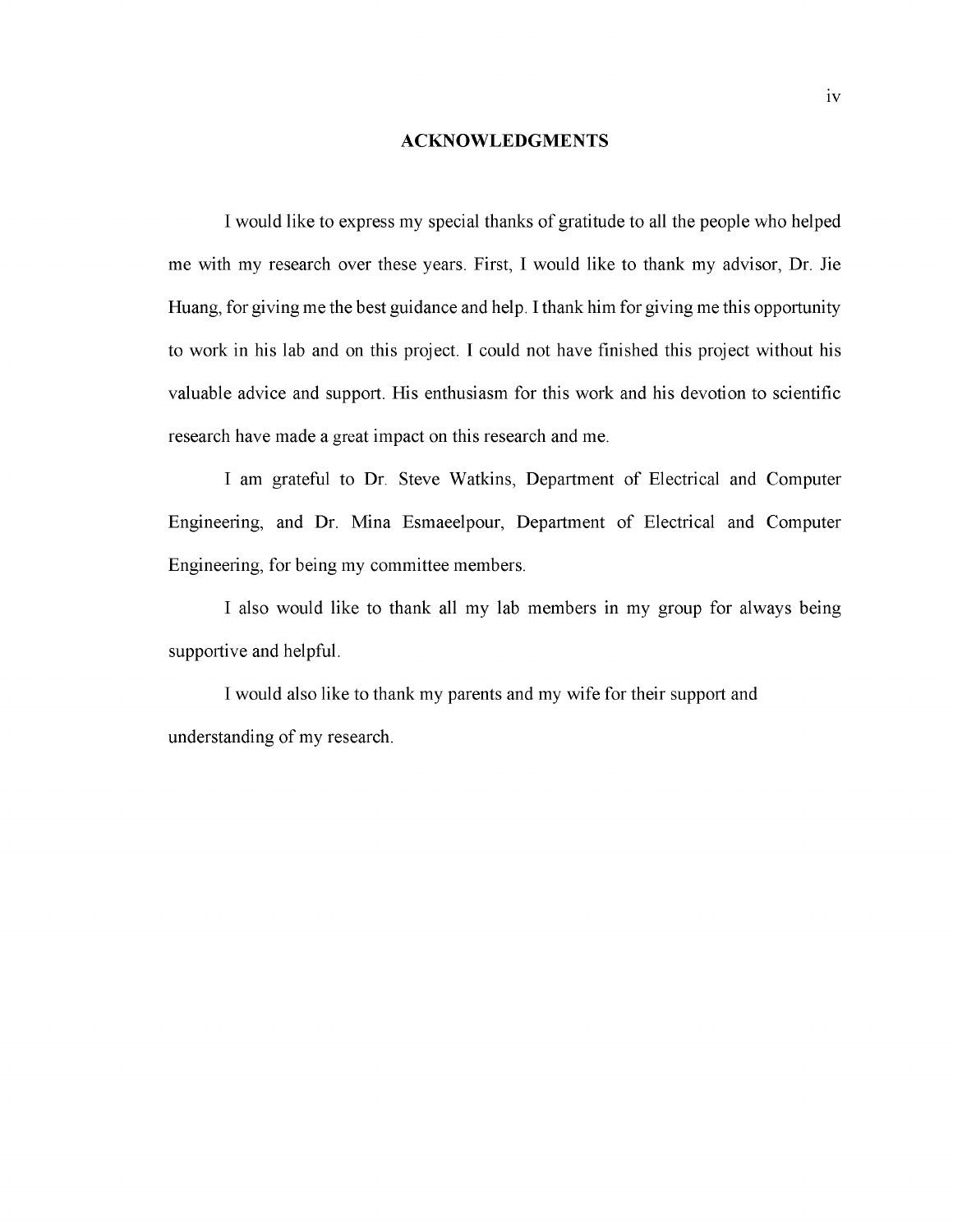# **TABLE OF CONTENTS**

| Page                                                                       |
|----------------------------------------------------------------------------|
|                                                                            |
|                                                                            |
|                                                                            |
|                                                                            |
|                                                                            |
| <b>SECTION</b>                                                             |
|                                                                            |
|                                                                            |
|                                                                            |
| 1.2.1. Review of Current Fiber-Optic Raman Probe in Clinical Application 2 |
|                                                                            |
|                                                                            |
|                                                                            |
| 2. FUNDAMENTAL PHYSICS AND RAMAN SENSING APPLICATION  8                    |
|                                                                            |
|                                                                            |
| 2.3. RAMAN SPECTROSCOPY APPLICATION AND ADVANTAGES 11                      |
| 2.3.1. Application of Raman Spectroscopy in Polymer Materials.  11         |
| 2.3.2. Application of Raman Spectroscopy in Biochemical Research 11        |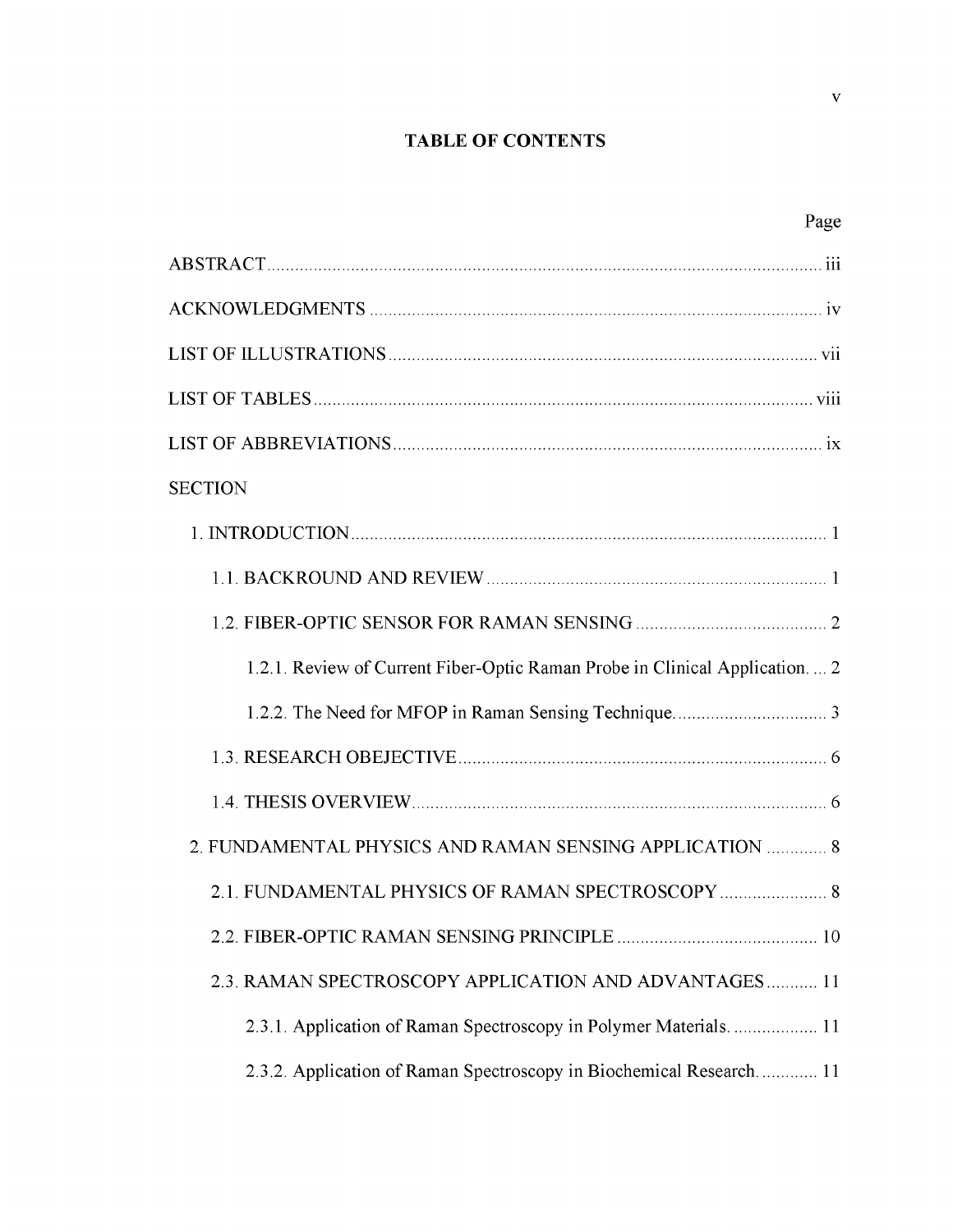| 2.3.3. Application of Raman Spectroscopy in Materials Science Research 12 |    |
|---------------------------------------------------------------------------|----|
|                                                                           |    |
| 3. RAMAN FIBER TAPER FABRICATION AND WORKING PRINCIPLE 15                 |    |
|                                                                           |    |
|                                                                           |    |
|                                                                           |    |
|                                                                           |    |
|                                                                           |    |
| 4.2.1. Comparison Test of Raman Measurement Between Proposed MFORP        | 22 |
| 4.2.2. Liquid sample Raman measurement test of proposed MFORP  25         |    |
|                                                                           |    |
|                                                                           |    |
|                                                                           |    |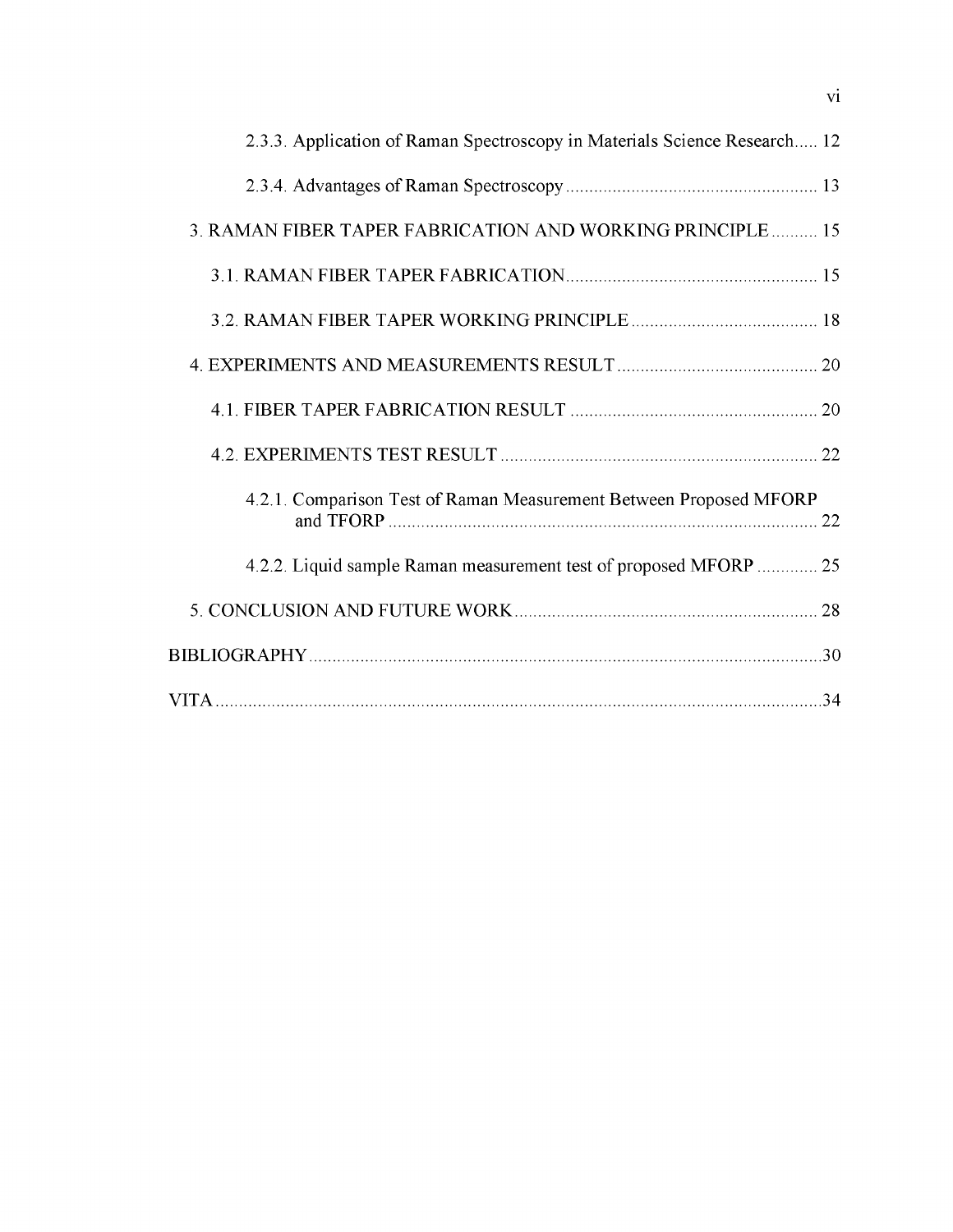# **LIST OF ILLUSTRATIONS**

<span id="page-7-0"></span>

| Figure                                                                      | Page |
|-----------------------------------------------------------------------------|------|
|                                                                             |      |
| 2.1 Energy-level diagram showing different states in Raman spectroscopy.  8 |      |
|                                                                             |      |
|                                                                             |      |
|                                                                             |      |
|                                                                             |      |
|                                                                             |      |
|                                                                             |      |
|                                                                             |      |
|                                                                             |      |
|                                                                             |      |
|                                                                             |      |
|                                                                             |      |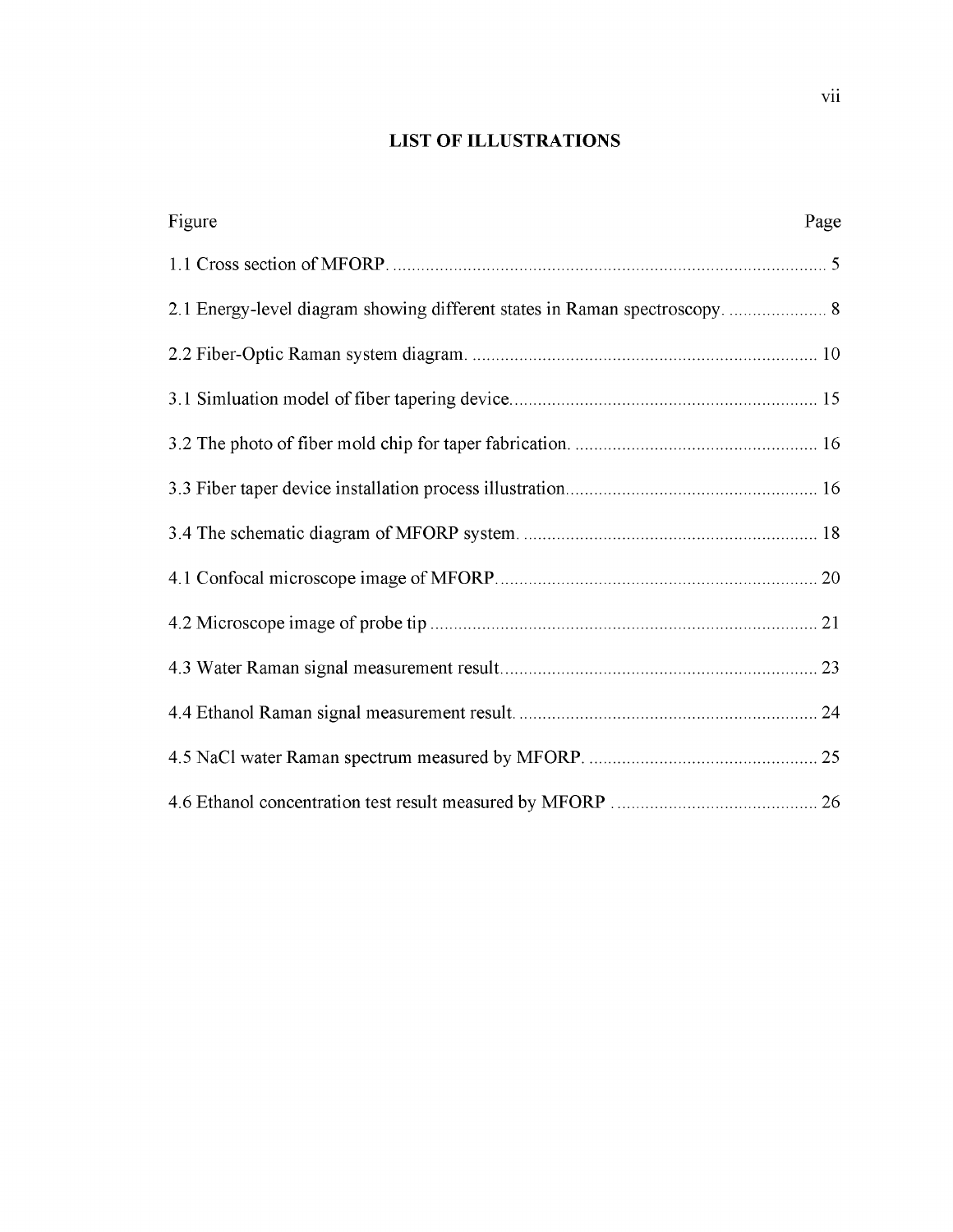# <span id="page-8-0"></span>**LIST OF TABLES**

| Table | Page |
|-------|------|
|       |      |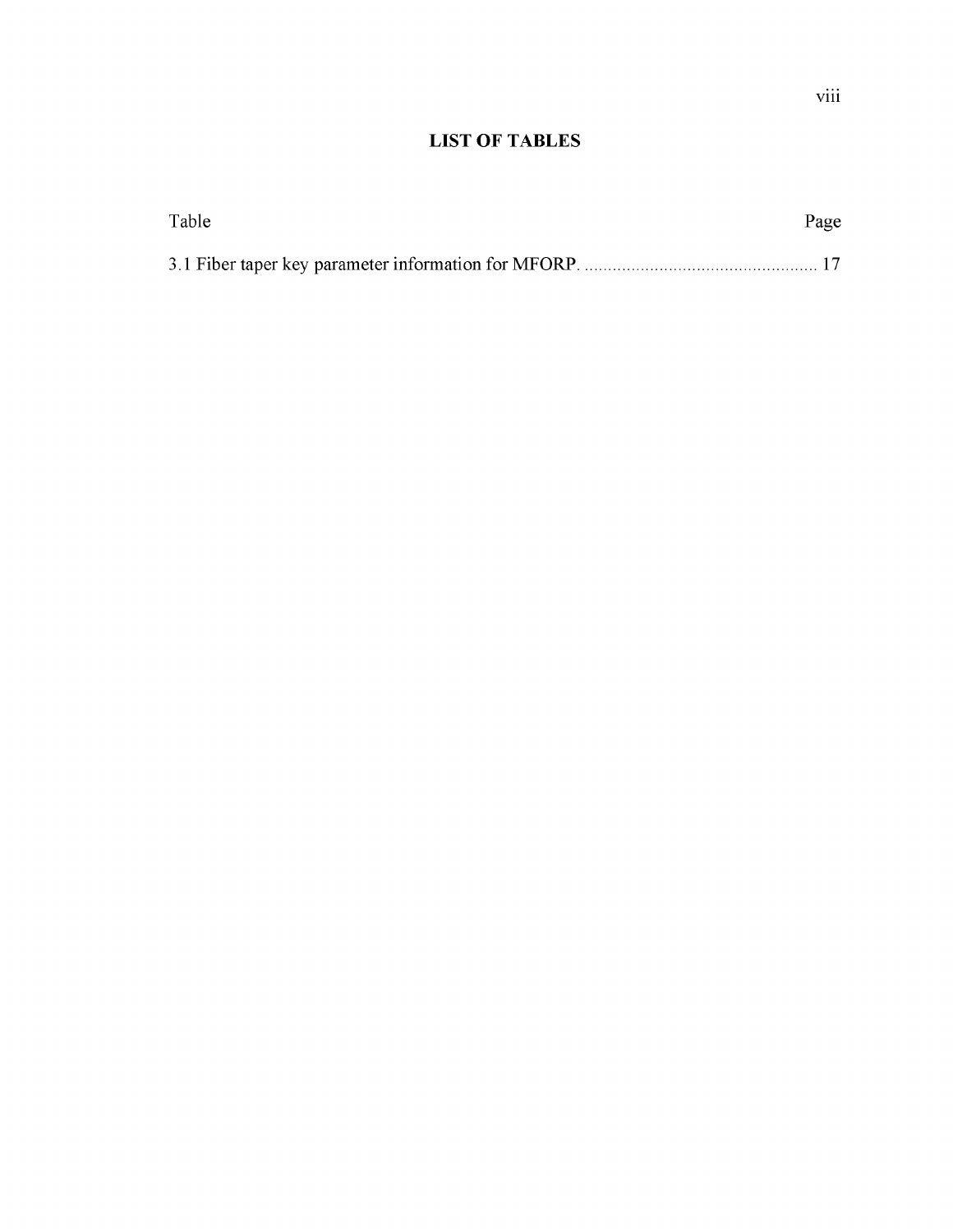# **LIST OF ABBREVIATIONS**

| Abbreviation | Full name                            |
|--------------|--------------------------------------|
| <b>MFORP</b> | Miniaturized Fiber-Optic Raman Probe |
| <b>FORP</b>  | Fiber-Optic Raman Probe              |
| MRI          | Magnetic Resonance Imaging           |
| RS           | Rayleigh scattering                  |
| <b>SRS</b>   | <b>Stoke Raman Scattering</b>        |
| ASRS         | Anti- Stoke Raman Scattering         |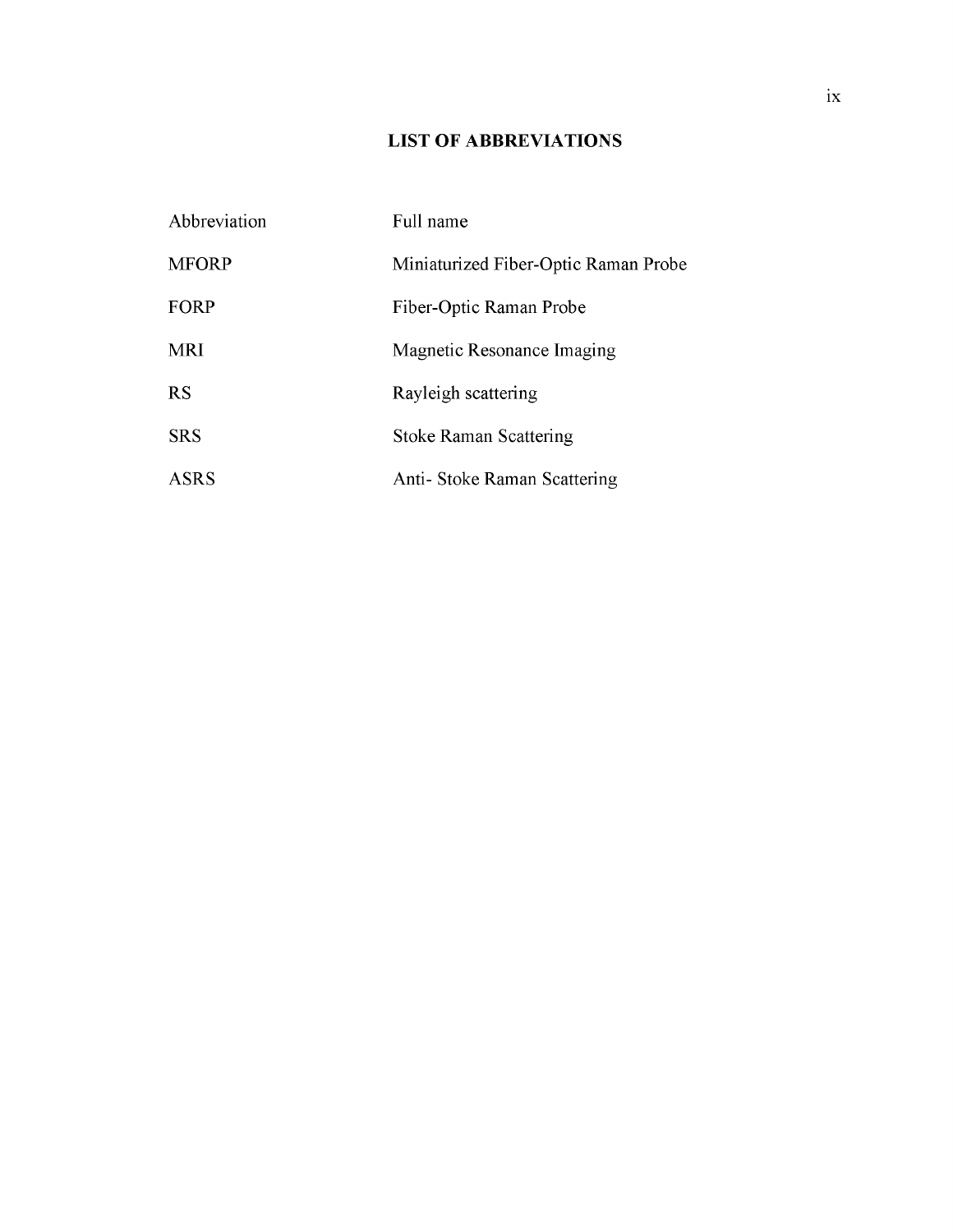#### **1. INTRODUCTION**

The particularity of the Raman spectrum has been a popular spectral analysis method in the wide application of spectroscopy. In theory, Raman spectroscopy is a spectral technique based on the inelastic scattering of monochromatic light (laser source). After the light source laser is excited, the wavenumber of the photons in the monochromatic light interacts with the sample, and the photon of the laser is absorbed by the sample and then re-emitted, which is called inelastic scattering. After interacting with the sample, the wavenumber of the re-emitted photon moves up or down compared with the original photon. This effect is commonly known as the Raman Effect.

## <span id="page-10-0"></span>**1.1. BACKGROUND AND REVIEW**

According to this optical phenomenon of the molecular vibration, rotation, and transition information changes, biochemical research has opened up a new field. Each substance has its own unique molecular form. Therefore, the ejection photon that is generated after being hit by the monochromatic light of the source will bring about different Raman shifts. The chemical sensitivity can be greatly improved by using the wavenumber to calibrate the substance. As an extension of this field, Raman technology can also provide the ability to analyze solution samples in vitro and in vivo without changing the chemical properties of the samples [1]. In addition, Raman spectroscopy can also be used in cell research, biology, water quality testing, environmental pollution testing, and clinical pharmacy [2-13].

The development of the application range of Raman spectroscopy faces more and more challenges and demands. In today's medical field, it is very common to use light to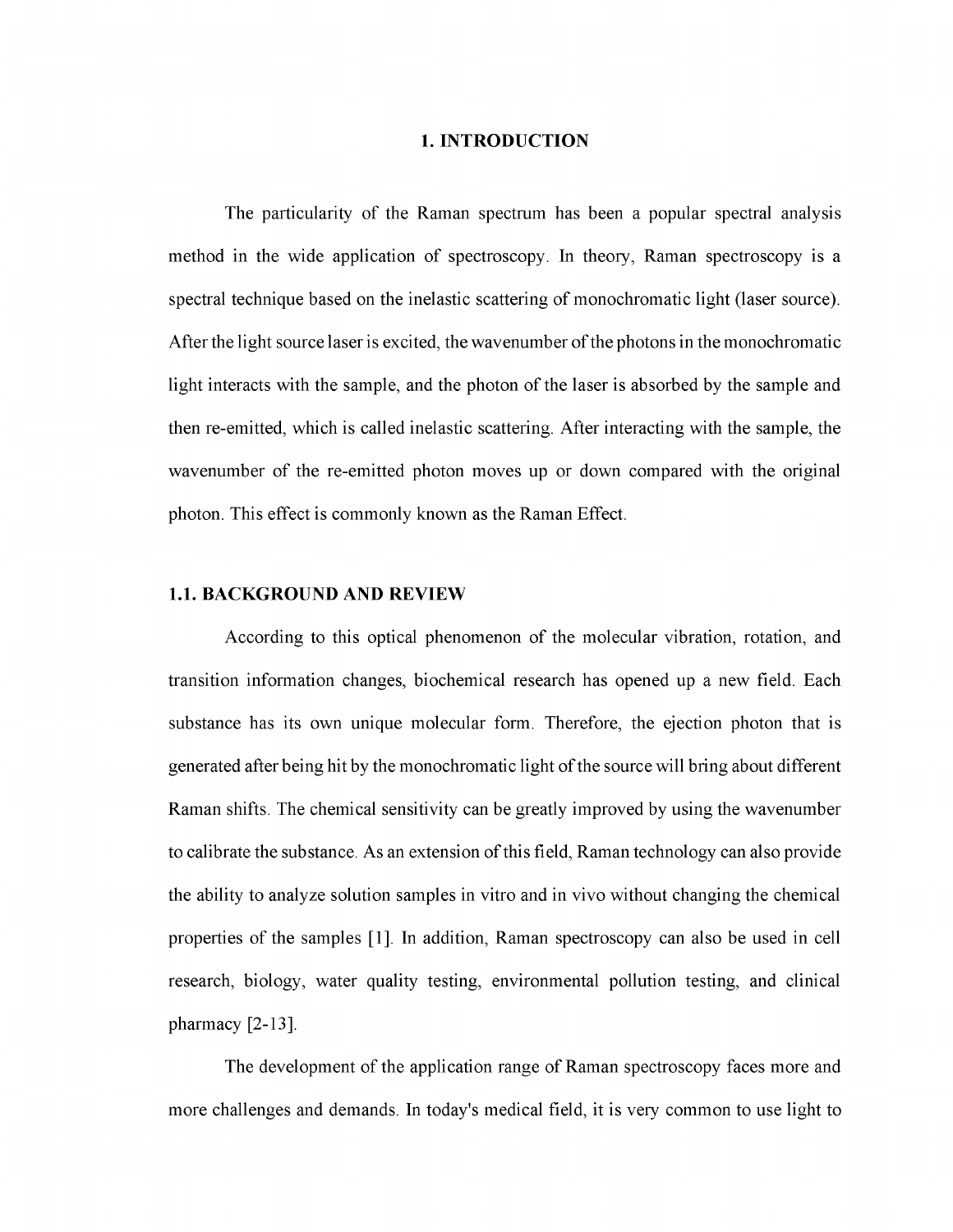judge the information of relevant clinical tissues, such as optical microscope, fluorescence microscope and spectral analysis [9-10]. However, large scale Raman spectroscopic devices face significant challenges when it comes to the detection of small substances, remote control or ultraviolet-level molarity. The advent of the optical fiber provides a new opportunity to solve current application problems [14-15]. Optical fiber is a very good light guide material. In terms of material, the main component of the optical fiber is silicon dioxide, which is very cheap and robust. Due to the limitations of the fiber's structure, the excited photons are confined to the fiber core, thus reducing the consumption of light energy.

## <span id="page-11-0"></span>**1.2. FIBER-OPTIC SENSOR FOR RAMAN SENSING**

Over the past few decades, Raman spectroscopy has proved to be a great technique for molecular analysis by numerous research groups. Compared with the traditional Raman sensing device, the fiber optical Raman device has its unique advantage such as compact size, light weight, low cost, and high accuracy. Due to the particularity of the Raman spectrum, this sensing technique has been found in various sensing and measurement applications.

**1.2.1. Review of Current Fiber-Optic Raman Probe in Clinical Application.** Among all the developed fiber optical Raman probe (FORP), the clinical sensing application is the most popular research topic [10-17]. FORP has the unique technique can be used to analyze the inelastic scattering of laser by the molecule in the sample. Since the molecules that make up the material differ, the energy transfer of the scattered light through the vibrations of the molecules varies greatly. Through this technique, Raman spectroscopy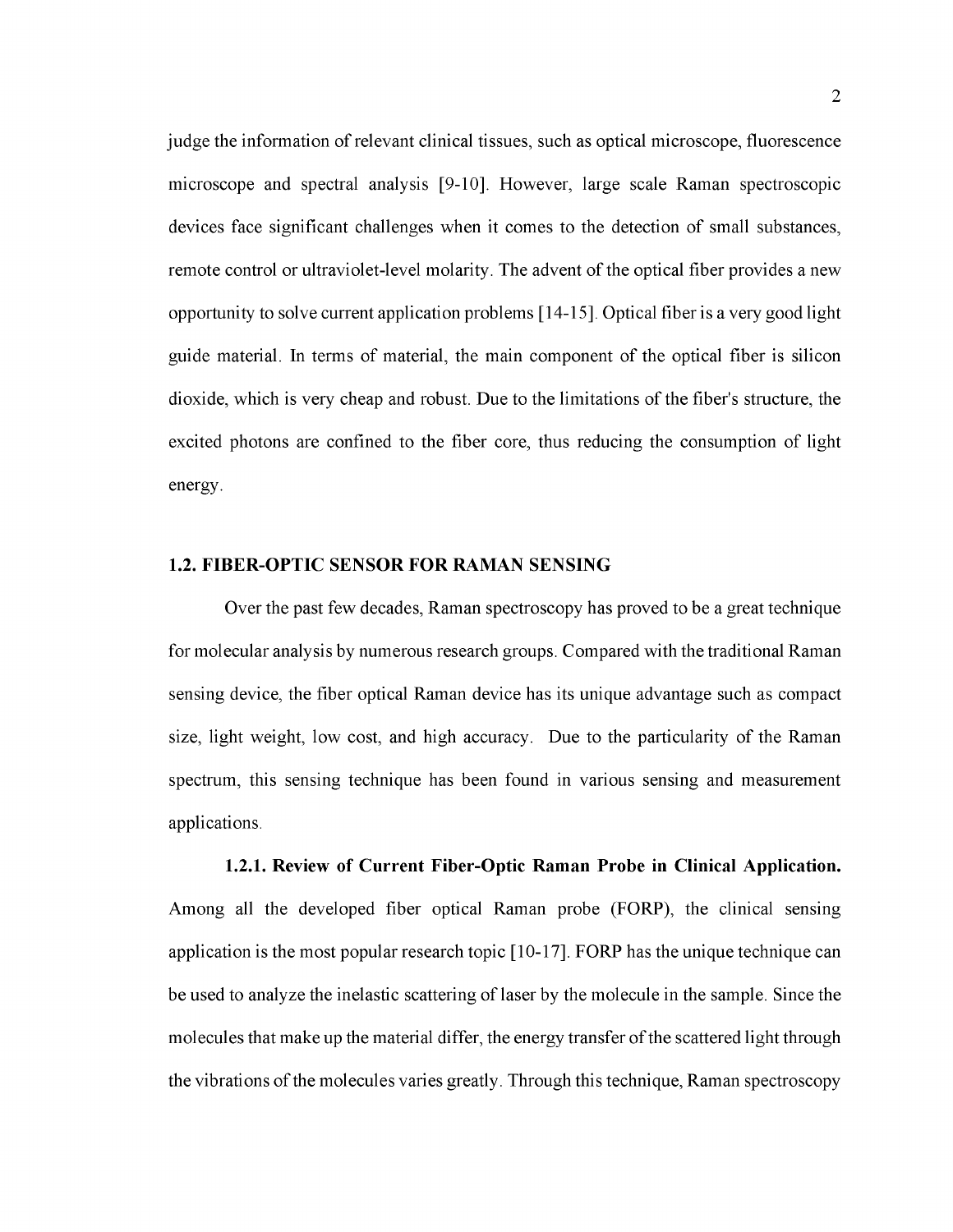has been widely used in medical research. Based on the micro material properties of optical fiber materials, optical fiber Raman was used to study micro materials in medical research. Raman spectroscopic instruments can visually distinguish between cells or molecules, and they are often used in medical research to separate diseased tissue from healthy tissue. The morphological changes of the disease were expressed by spectral analysis of the scattered light absorbed by Raman spectrometer.

**1.2.2. The Need for MFORP in Raman Sensing Technique.** Although Raman spectroscopy has good chemical specificity, the low probability of inelastic scattering events hinders the further development of Raman spectroscopy. In the millions of photons excited by the laser interacting with the target molecule, only one or a few photons may be inelastic scattered. This phenomenon greatly increases the difficulty of absorbing Raman signals. In addition, the application of Raman spectroscopy in the field of biomedicine also needs to overcome the obstacle of the wide background generated by biological samples. Since the background fluorescence signal is several orders of magnitude larger than the Raman signal, in order to effectively use the Raman spectrum in sample analysis, the removal of background fluorescence has been a popular research topic. Several methods, including instrumental and computational methods, have been proposed to remove the background fluorescence signal [18-23]. The instrumental method was mainly discussed by using frequency shift to remove the background signal. This filtering method starts from the multi-excitation Raman spectrum and filters the Raman signal through the displacement of the Raman spectrum which has the characteristics of excitation frequency and static response [23]. However, this filtering technique requires complicated experiment design and huge experimental data. The computational method involves frequency-domain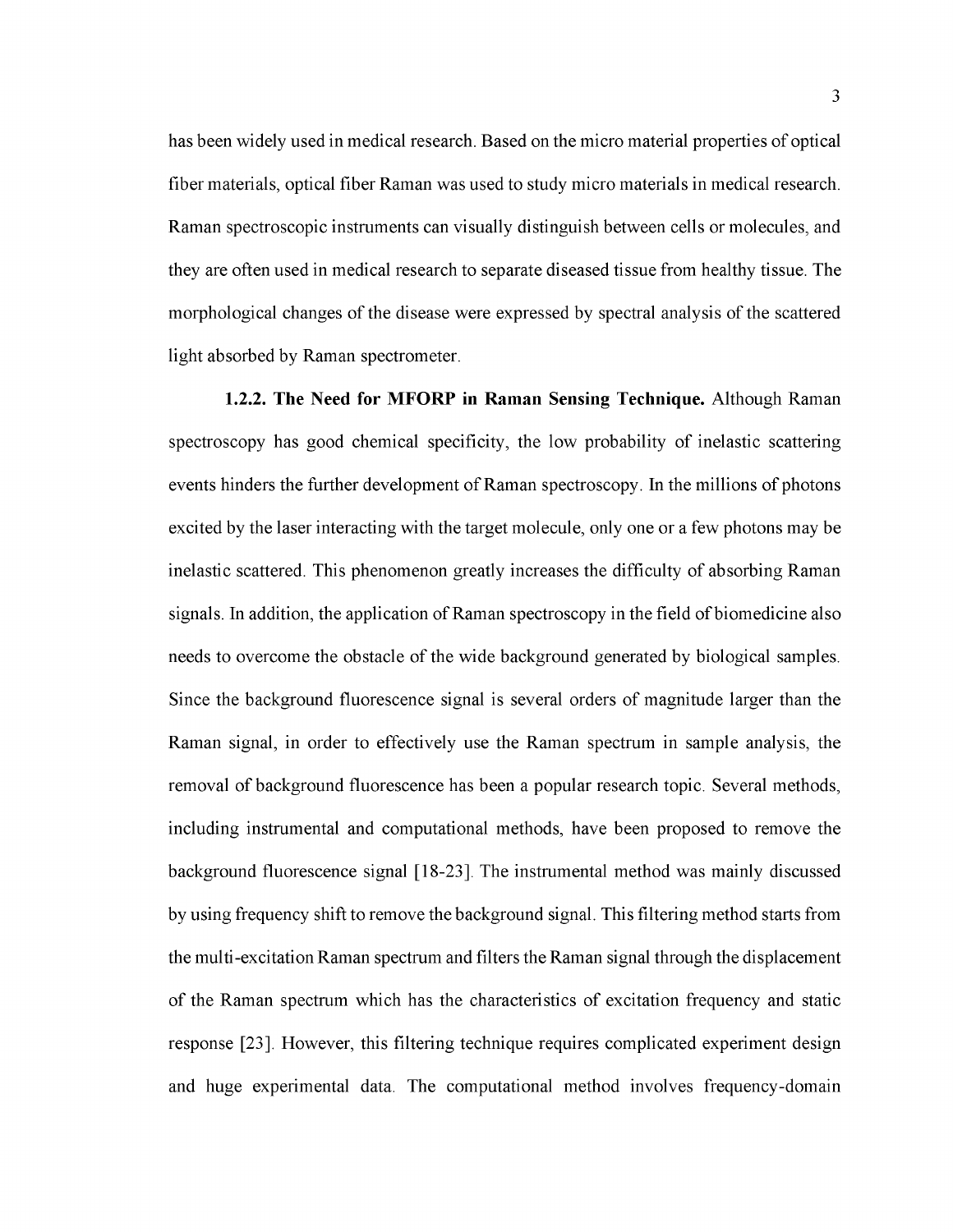filtering, subtraction filtering, and polynomial filtering which is the most common method used nowadays [18-20]. The main idea of these methods is to use simulation method to subtract the background signal. By using the polynomial fitting method, which is the most popular solution, the original spectrum can be found automatically through the system. After polynomial fitting transformation, the signal noise is processed by using peak elimination technique and endpoint constraint. However, using the computational method to subtract the background signal place limitations on energy collecting. The spectrum filtered by these computational filtering methods has a high probability of wiping out the spectrum of the sample itself, thus greatly reducing the accuracy of the experimental data. In this paper, the proposal of MFORP effectively solves the shortcoming of removing Raman background fluorescence. The new technique removes background fluorescence by only changing the structure of the Raman probe without any filtering methods, which improves the collection of scattered light energy. By using the optical fiber pull taper, the multi-mode optical fibers are fused together. The theoretical basis of this method is to eliminate the background signal of the silicon itself by using different optical fibers for excitation and collection.

Moreover, more and more optical devices are used in the medical field, such as fluorescence microscopes, confocal microscopes, and remote optical system. However, large optical sensors are no longer enough to support the exploration and study of small objectives. Several groups of researchers have been working on the Raman taper, but the compact size of the probe is not competitive, and it is also a time-consuming technique [24-28]. Compared with the commercial Raman probe, the MFORP has a similar working principle with small a diameter range. The commercial Raman probes use fibers to deliver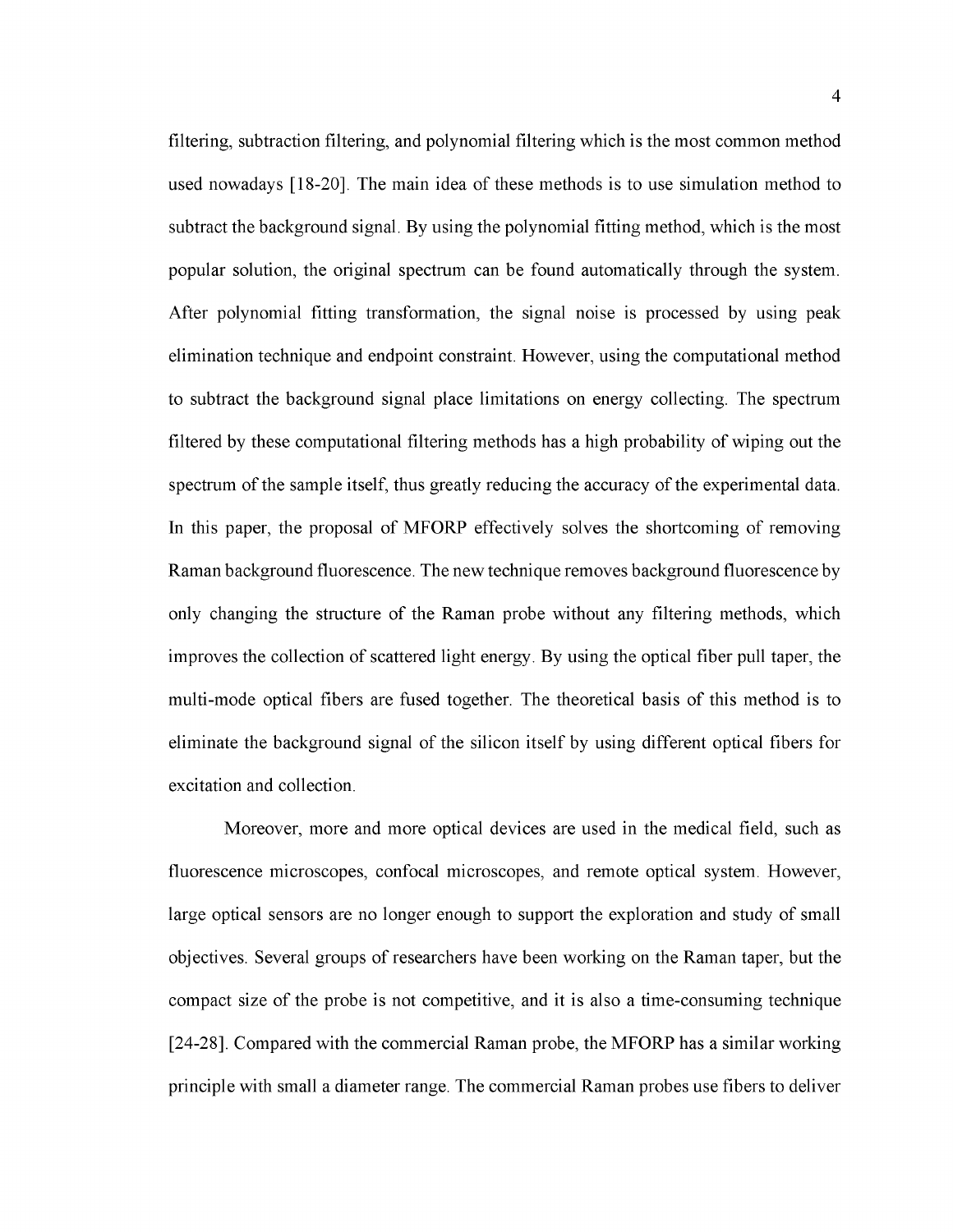the excitation laser beam to the selected sample. Some modified commercial Raman probes have band pass inline filter which can help to remove the excitation wavelength that is reflected. The commercial Raman probes are increasingly used in health monitoring applications [29]. Due to optical fiber insensitivity to electromagnetic fields, probes can be used in combination with magnetic resonance imaging (MRI) techniques. However, the compact size of the Raman probe is the most important aspect for biochemical research. The introduction of MFORP will make up for the shortcomings of the current Raman probe.



Figure 1.1. Cross section of MFORP.

As shown in the cross-section simulation figure in Figure. 1.1, we deduced that the MFORP is composed of several multi-mode fibers. Six collection fibers (orange) wrapped one excitation fiber (black) in the middle. By using the fiber tapering technique, the diameter of the new MFORP can reach from 20um to 30um. Since the MFORP has been proposed, it has advantages of small compact size, easy operation, and low cost.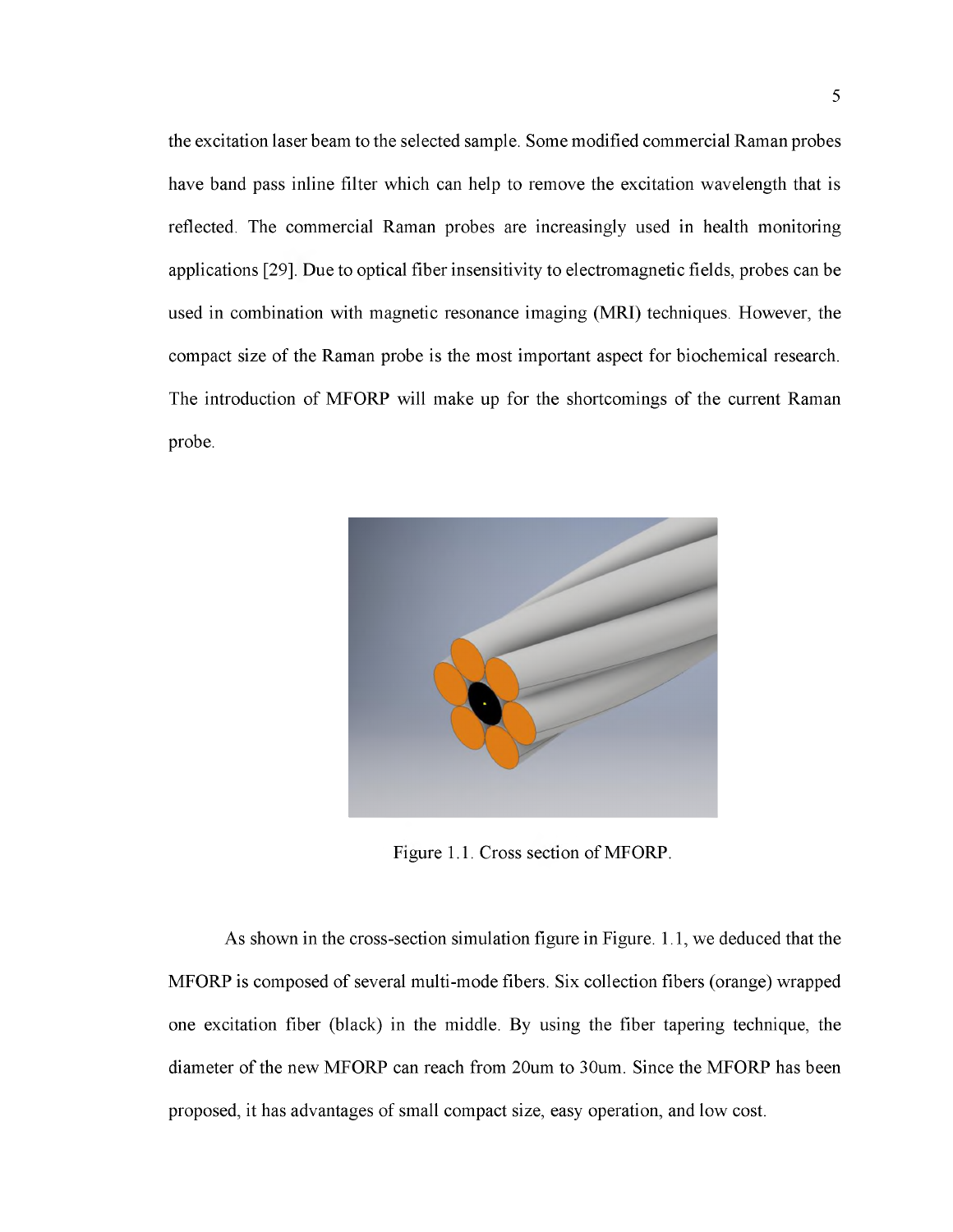#### <span id="page-15-0"></span>**1.3. RESEARCH OBJECTIVE**

The main objective of this thesis is to design miniaturized optical fiber sensors that can eliminate the silicon background signal for Raman sensing application.

- 1. Investigate the fundamental physics and theoretical model of Raman sensing.
- 2. Investigate the traditional Raman optical fiber sensor.
- 3. Develop the fiber taper machine to combine several fibers as one single fiber by using fiber tapering technique.
- 4. Develop a remote, miniaturized, background signal eliminated Raman sensor.
- 5. Demonstrate the new MFORP advantages by comparing them with the Traditional Fiber-Optic Raman probe (TFORP).
- 6. Using the new Raman probe to devote to the one single cell pH value detection in biochemical research.

## <span id="page-15-1"></span>**1.4. THESIS OVERVIEW**

The project aims to develop a Miniaturized Fiber- Optic Raman sensor, which is fabricated by the fiber tapering device that can work in tiny areas and harsh conditions and a eliminate the silicon background signal for Raman sensing application. This thesis will mainly focus on the miniaturized fiber-optic Raman sensor development and the measurement result analysis.

Section 2 focused on the fundamental physics and theoretic model of the proposed miniaturized fiber-optic Raman probe (MFORP). The sensing principle of the traditional fiber-optic Raman probe (TFORP) was also discussed.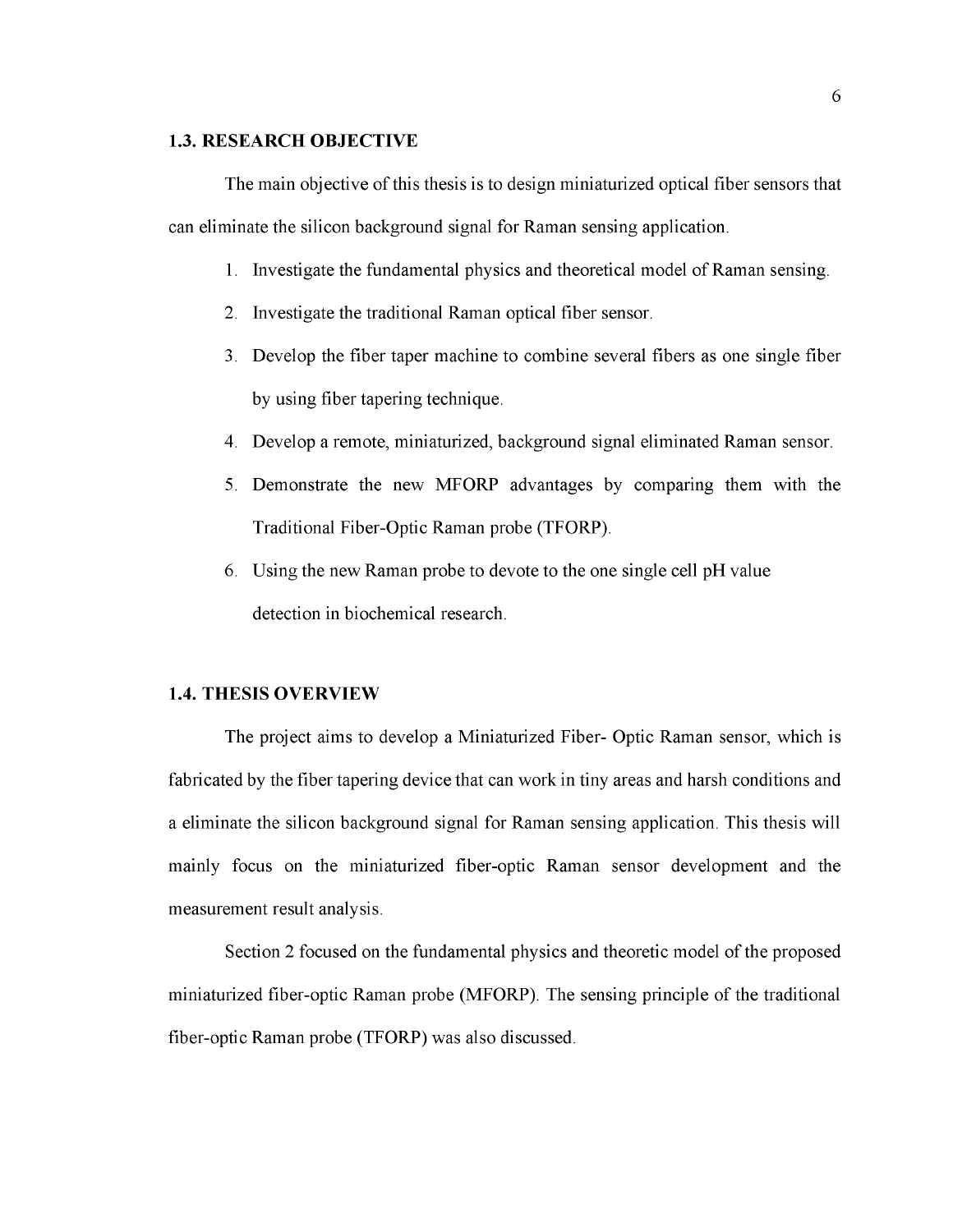Section 3 focused on the fabrication method of the proposed MFORP. A fiber tapering method is developed to fabricate several fibers together as a fiber probe.

Section 4 described the MFORP sensing mechanism and experimental results of MFORP and TFORP in different materials.

Section 5 summarized the conclusions and future work.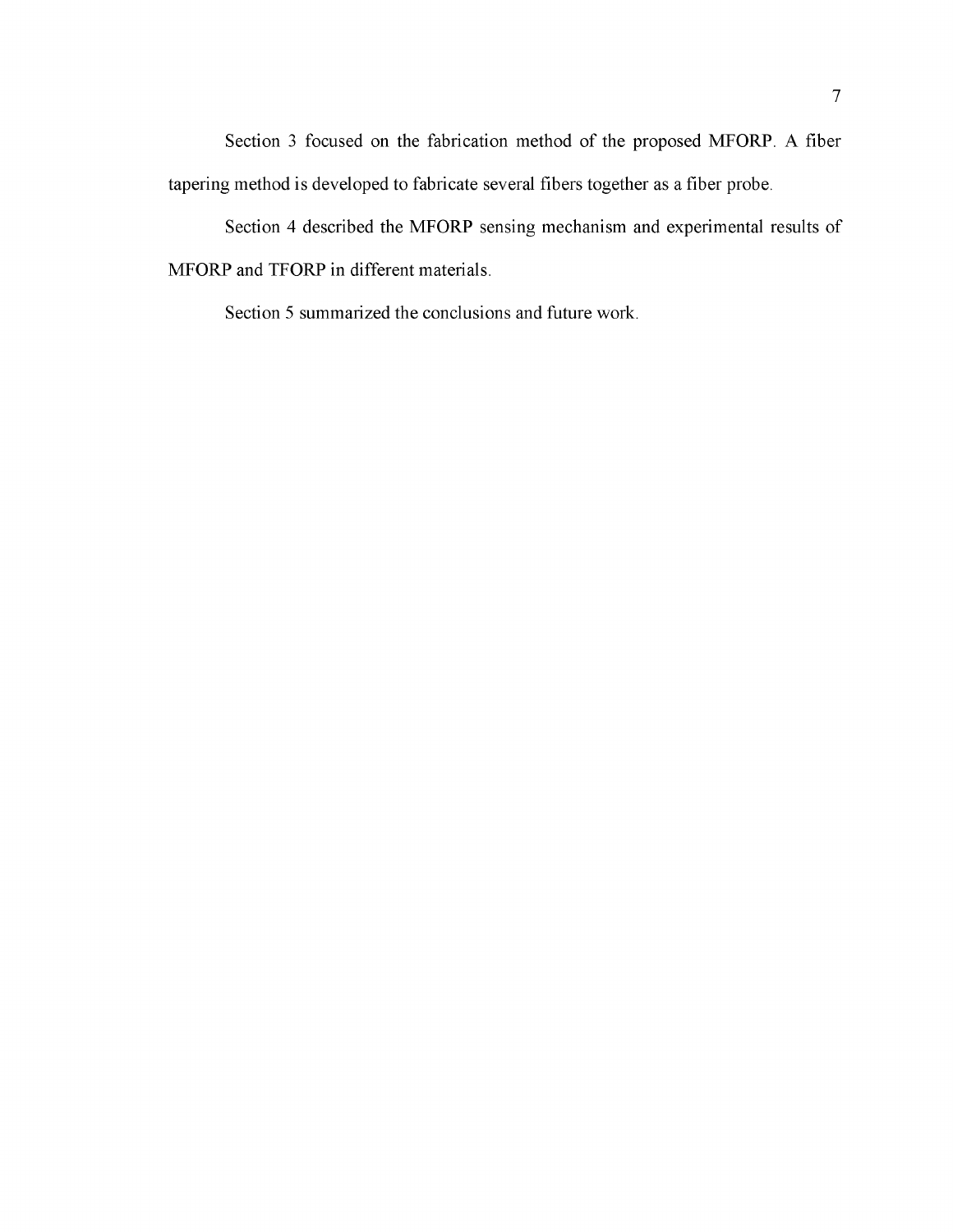#### <span id="page-17-0"></span>**2. FUNDAMENTAL PHYSICS AND RAMAN SENSING APPLICATION**

#### <span id="page-17-1"></span>**2.1. FUNDAMENTAL PHYSISCS OF RAMAN SPECTROSCOPY**

Raman spectroscopy was named by an Indian physicist. His experiments revealed that a special scattered light could be used to determine the vibrational patterns of molecules, as well as to observe the rotation of the system and other low-frequency patterns. Since then, Raman spectroscopy technology has been widely used in medical inspection, environmental detection, and water pollution treatment. According to the optical theory, when a light source is excited, a beam of light follows a path to the sample [30]. When the photons are scattered by contact with the sample, most of the photons follow elastic scattering (Rayleigh scattering). As shown in Figure. 2.1, the scattered photons have the same energy as the incident photons, but in a different direction. Compared with the Rayleigh scattering (RS), stoke Raman scattering (SRS) and anti-stoke Raman scattering (ASRS) absorb different excitation energy levels.



Figure 2.1. Energy-level diagram showing different states in Raman spectroscopy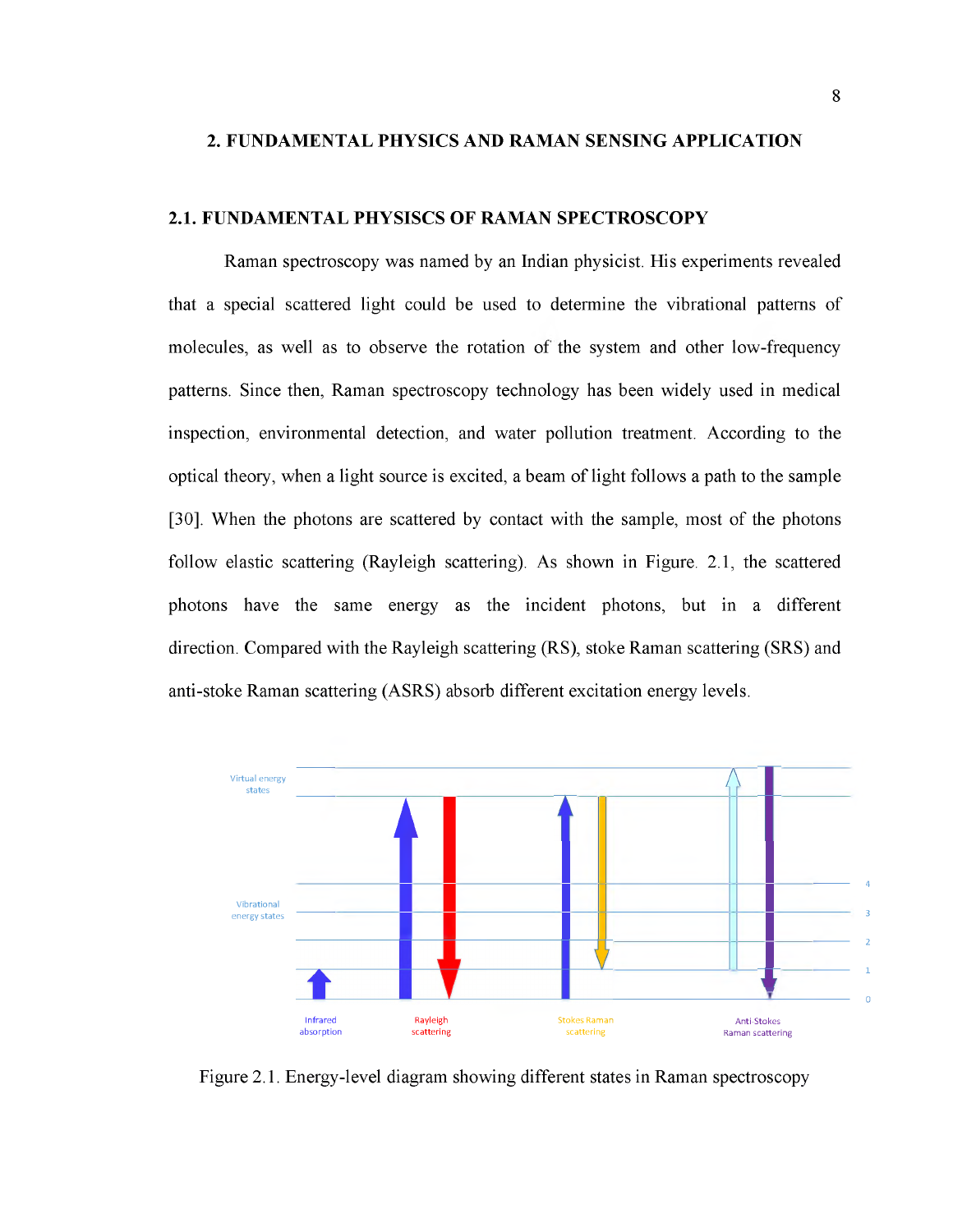Of these three cases, the final state initially has the same electronic energy. However, depending on the wavenumbers, researchers use Vo as the wavenumber of the excited laser and,  $V_m$  as the wavenumber of the vibrational state. SRS is higher than RS and ASRS in vibrational state which gives a wavenumber of  $V_0 - V_m$ .  $V_0 + V_m$  is given to ASRS because it is lower in vibrational transition [31]. According to thermodynamic equilibrium theory, the transition from a low state to a high state leads to a higher transition rate [32]. Therefore, SRS has higher scattering peak energy than ASRS. Due to the fact that Raman scattering is extremely difficult to collect, the high scattering peak of SRS becomes a powerful basis for its diverse application.

Wavenumber is also named as "Raman shift". In past physical science research, the wavenumber is generally referred to as the spatial frequency of the wave [33]. It is measured in cycles per unit distance or radians per unit distance. The wavenumber can be used to determine distance, time frequency, and unit time. It is not difficult to deduce the theoretical formula that the wavenumber is equal to the true frequency divided by the speed of light, or the inverse of the wavelength  $(\lambda)$ . The wavenumber  $(\Delta v)$  can be derived by the following equation,

$$
\Delta v = \left(\frac{1}{\lambda_0} - \frac{1}{\lambda_1}\right) \tag{1}
$$

where  $\lambda_0$  is the excitation wavelength and,  $\lambda_1$  is the Raman spectrum wavelength. the Raman shift is symbolled as  $\Delta v$  that expressed in wavenumber. In general, scientists prefer to use CGS to express wavenumbers [33]. By using the system of units (CGS), the unit of wavenumber is cm<sup>-1</sup>. The difference in spectral lines can be explained as the difference in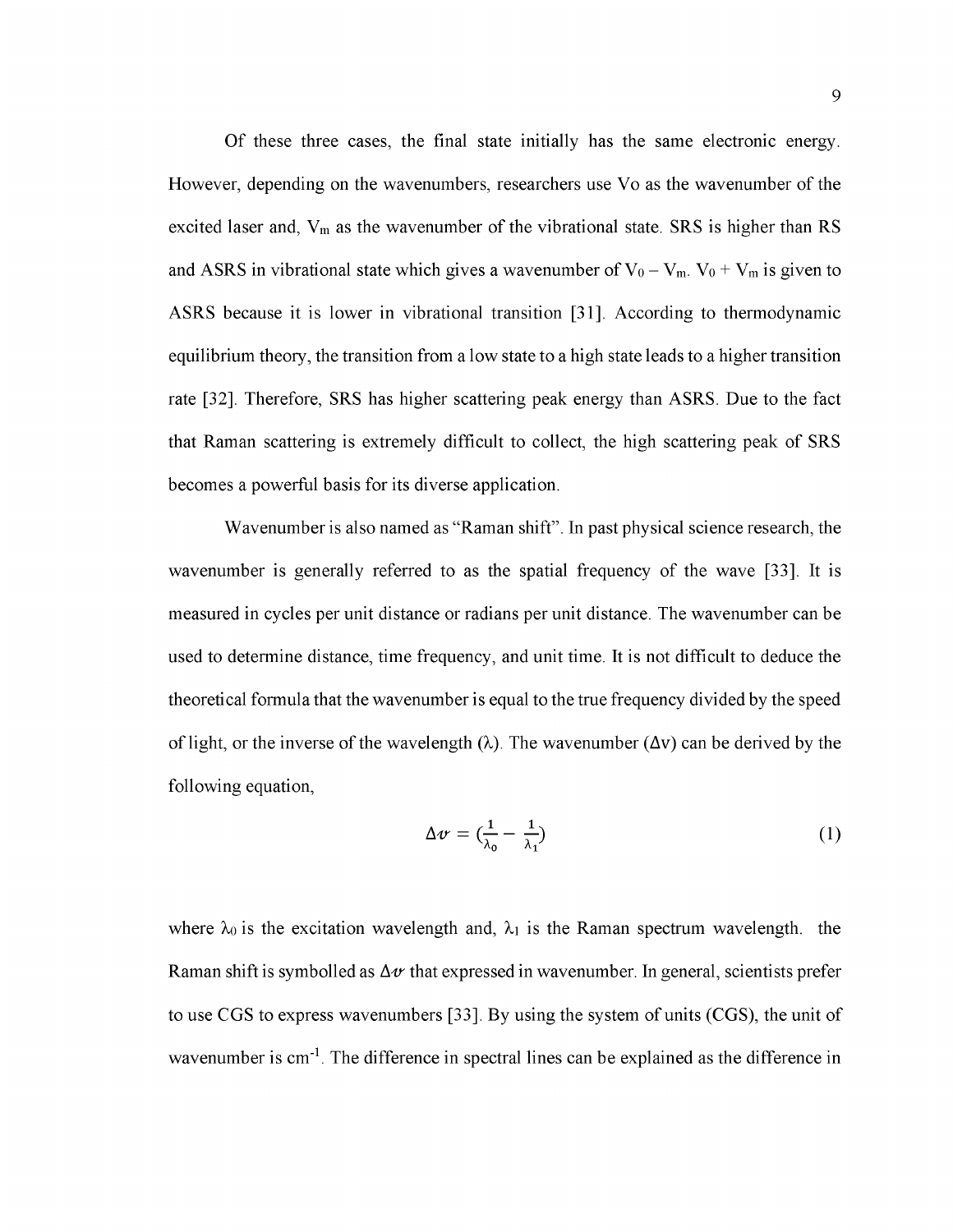energy levels. The energy level is proportional to the frequency and the wavenumber. The formula of wavenumber calculations is given below,

$$
\Delta v \text{ (cm}^{-1}\text{)} = \left(\frac{1}{\lambda_0 \text{(nm)}} - \frac{1}{\lambda_1 \text{(nm)}}\right) \times \frac{(10^7 \text{nm})}{(cm)} \tag{2}
$$

where  $\Delta v$  is the Raman shift that is expressed in wavenumber (cm<sup>-1</sup>).

## <span id="page-19-0"></span>**2.2. FIBER OPTICAL RAMAN SENSING PRINCIPLE**

According to the perspective of optical theory, Raman spectroscopy can be considered as a spectral measurement of molecular medium with inelastic scattering of monochromatic radiation. In this process, photons and molecules exchange energy so that the energy of the scattered photon is higher or lower than that of the incident photon, which is called Raman phenomenon. Fiber-Optic Raman sensing is based on absorbing the inelastic photon to provide chemical and structural information.



Figure 2.2. Fiber-Optic Raman system diagram.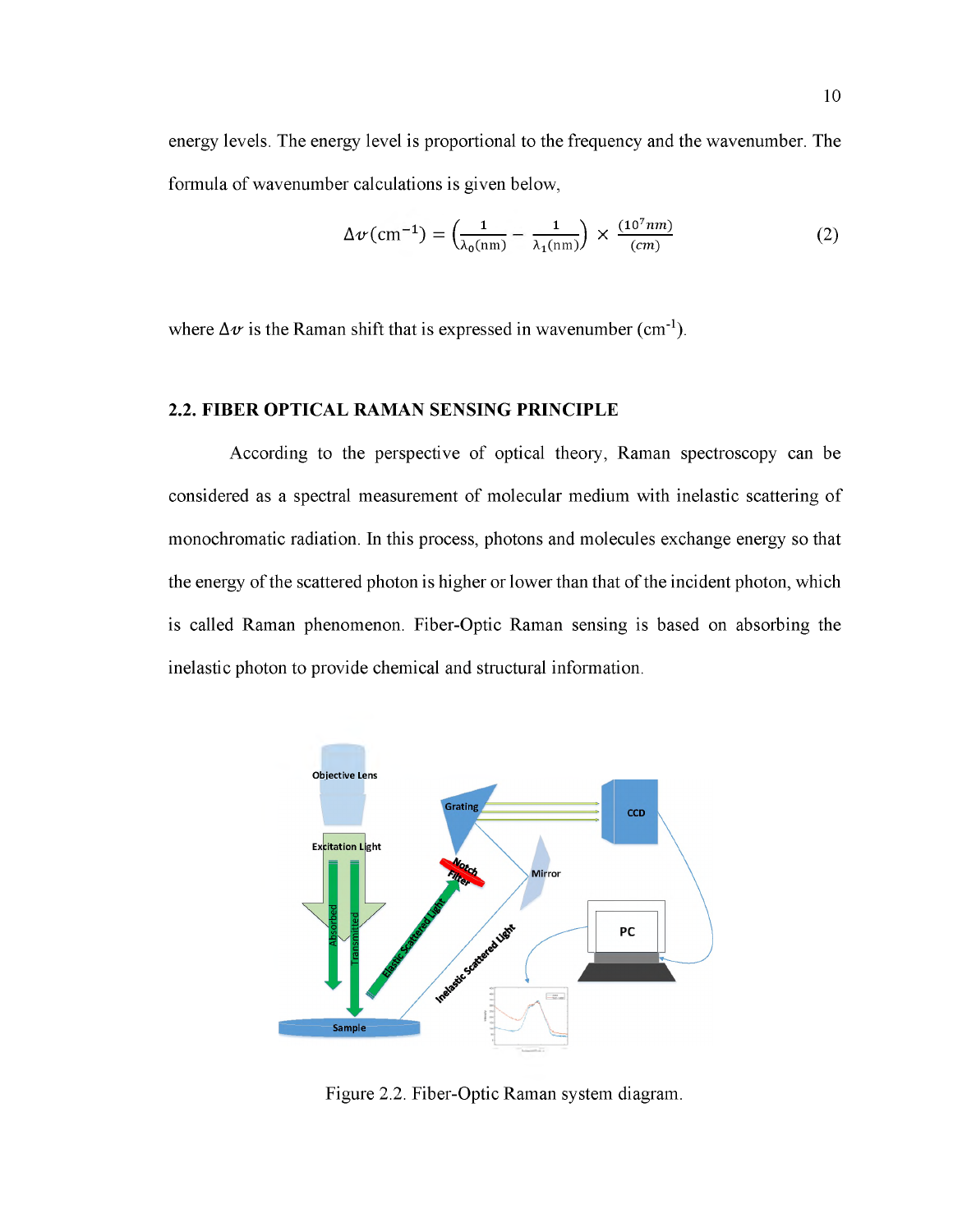As shown in Figure. 2. 2, when the photon excited by incident light hits the sample, the incident photon and the sample molecule exchange energy. A part of the photons with elastic scattering are filtered by notch filter, while a small part of the photons with inelastic scattering are captured by the spectrometer and sent back to the computer. Next, a spectrum with Raman shift verse power intensity will be processed.

#### <span id="page-20-0"></span>**2.3. RAMAN SPECTROSCOPY APPLICATION AND ADVANTAGES**

It is well known that the discovery of Raman spectroscopy has given great impetus to scientific research. Through its unique molecular identification technique, fiber optic Raman has been applied in many fields [34].

**2.3.1. Application of Raman Spectroscopy in Polymer Materials.** Raman spectroscopy can provide important information about the structure of polymer materials, such as molecular structure and composition, stereoscopic regularity, crystallization and direction, intermolecular interaction, and surface and interface structure [35]. In the application of fiber Raman technology, the tiny fiber probe can provide more accurate information of polymer. Experiments show that the stereo chemical purity of the polymer can have the width of the property Raman peak. The Raman peak of the random position sample is weak and wide, while the Raman peak of highly ordered sample is strong and sharp.

<span id="page-20-1"></span>**2.3.2. Application of Raman Spectroscopy in Biochemical Research.** The primary application of Raman spectroscopy is in biochemical studies. In organic chemistry, Raman spectroscopy is used to determine and identify molecular interactions [37]. For different substances, the size, strength, and Raman wavelength shift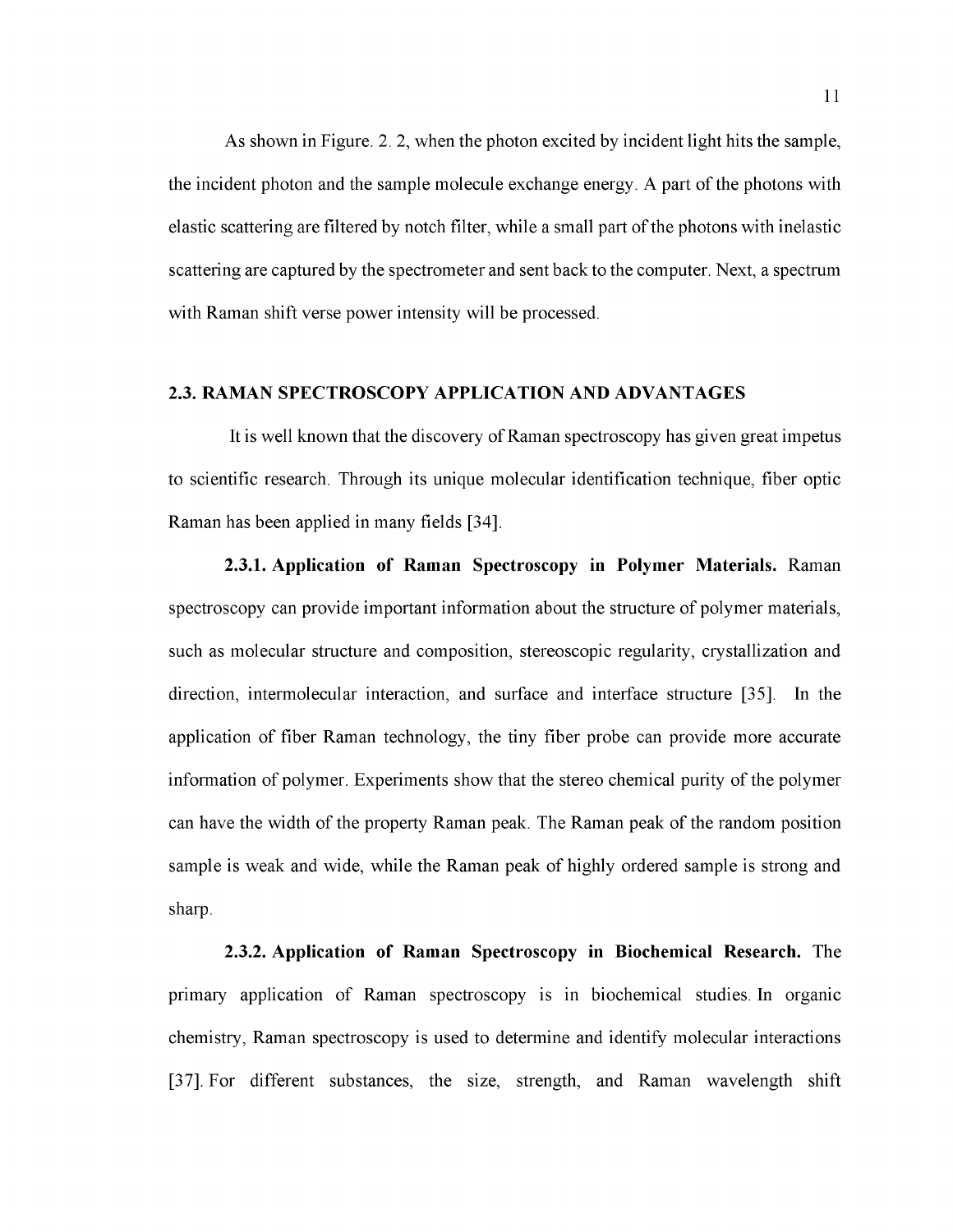(wavenumber) are an important basis for identifying chemical bonds and functional groups. In addition, Raman spectroscopy can also be used to judge the isomers of molecules by their polarization properties. In chemistry, the catalyst itself and the Raman spectrum can provide structural information about the surface material, as well as real-time analysis of the catalyst preparation process. At the same time, Raman spectroscopy is an important method for working electrode/solution interface structures and properties that can be further studied based on the problems of electrochemical interface structures, and adsorption reactions at the molecular level; it can be applied to the electrical, etching, and electroplating techniques. In the field of biology, Raman spectroscopy is one of the most powerful tools in the study of biomolecules [16-17]. The Raman spectrum of water is very weak in Raman spectroscopy. Therefore, based on the spectrum of water, Raman spectroscopy can change the structure and biological macromolecules in a state close to nature and obtain a lot of valuable information.

**2.3.3 Application of Raman Spectroscopy in Materials Science Research.** Raman spectroscopy has a great function for studying materials in the grain boundary structure, phase composition interfaces, and other topics related with materials. Raman spectroscopy has been wildly used to study the structure of thin films and to detect and identify CVD films. In addition, Raman spectroscopy can also be used to study the structure of monocrystalline silicon, polycrystalline silicon, micro-silicon and amorphous silicon, as well as the structure of bronzed amorphous silicon, hydrogenated amorphous silicon, diamond and diamond-carbon and other layered films [37]. In civil engineering, Raman spectroscopy can also be used to detect the material composition of bridges or buildings [38]. The composition and proportion of the building material or cement are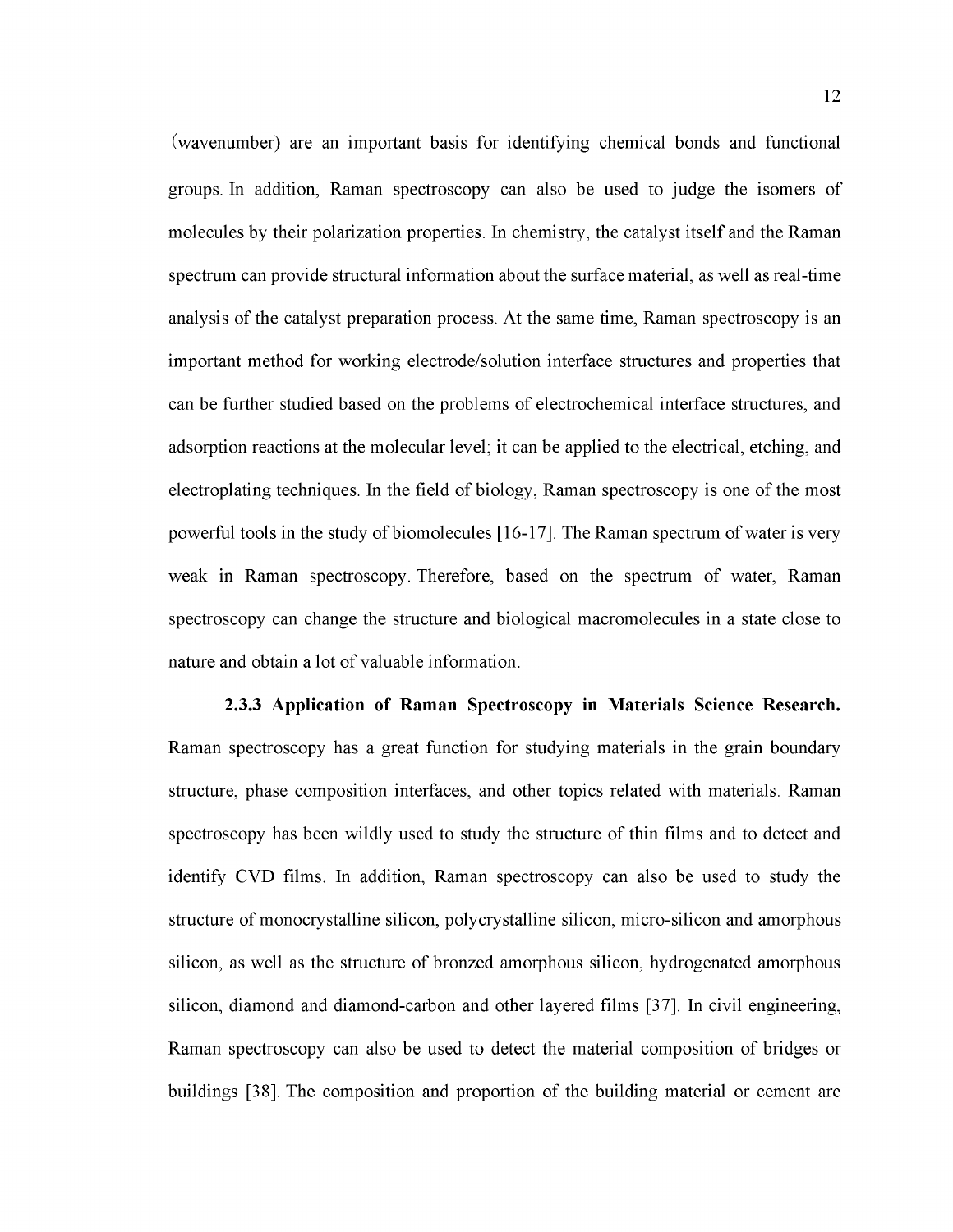inferred using quantitative methods based on Raman spectral information. In the field of semiconductor materials, Raman spectroscopy can measure the distribution of semiconductor damage after ion implantation, the composition of semi-magnetic semiconductor, the mass of the epitaxial layer and the component carrier concentration of epitaxial mixture.

**2.3.4 Advantages of Raman Spectroscopy.** Raman spectroscopy has several advantages. Since Raman spectrometers use lasers in the visible area, flexible silicon fiber optic cables can be used to excite samples and collect scattered radiation, and these cables can be very long if necessary. Since visible light is used, samples can be stored in glass or quartz. In the study of chemical reactions, this means that the Raman probe can be inserted into the reaction sample, or the Raman spectrum can be collected through internal windows such as external reaction sample circulation or circulation pool. The microfiber Raman technique ensures that the probe will not affect the structure of the reaction sample when inserted. The miniature Raman probe can also be used for precise research and measurement. Secondly, the on-line Raman spectroscopy technique is very useful for the in situ real-time reaction of the catalytic surface. Another advantage of Raman spectroscopy is that hydroxyl bonds do not have Raman activity, which makes it possible to use Raman spectroscopy directly in water. The Raman spectrum is considered nondestructive, although some samples may be affected by laser radiation. One factor to consider when choosing this method is the fluorescence of a particular sample. Raman scattering is a weak phenomenon, and fluorescence may suppress the signal, making it difficult to collect quality data. However, the MFORP proposed in this paper can fully solve the problem of background fluorescence.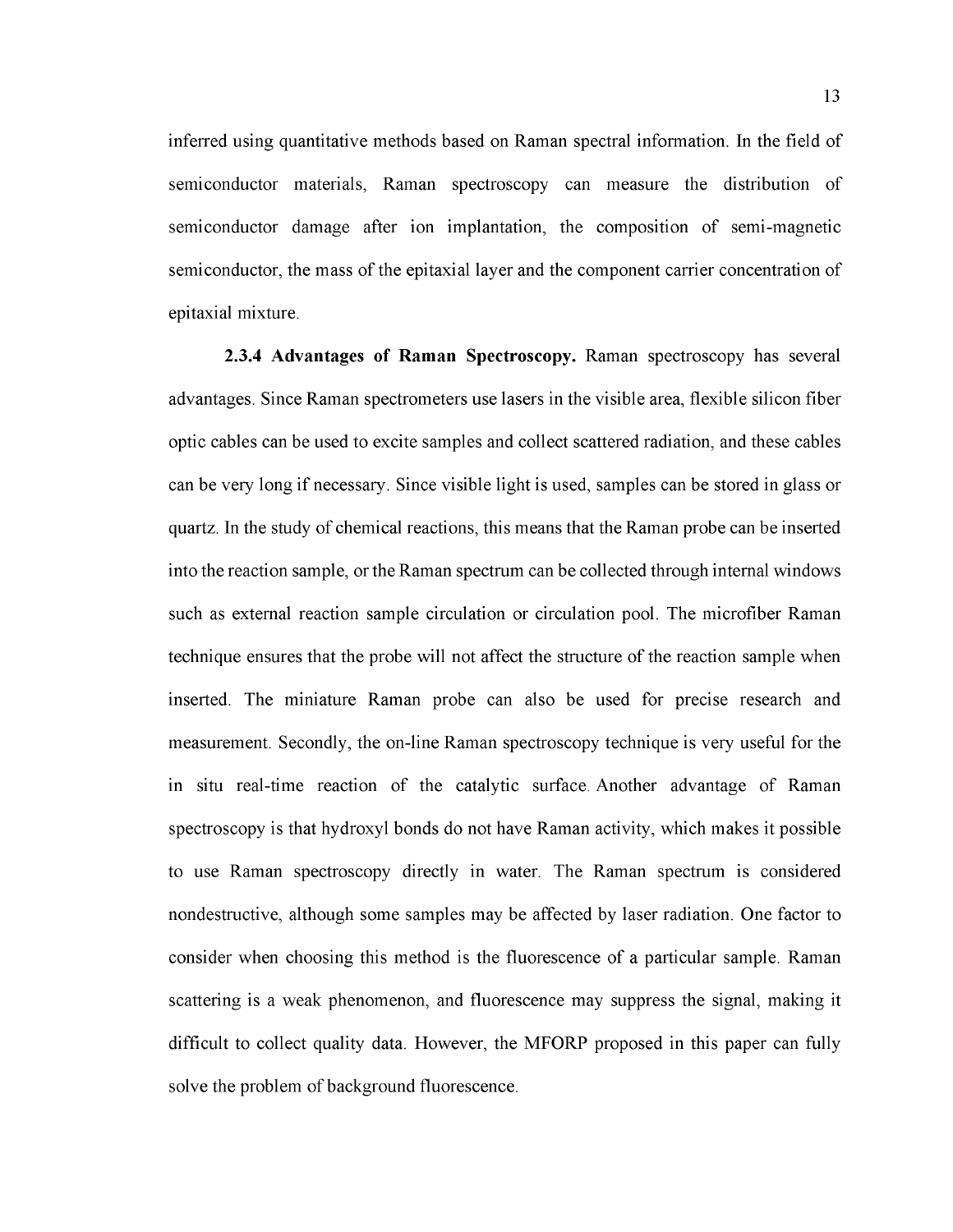In the aspect of reaction analysis, Raman spectroscopy is sensitive to many functional groups, but it performs well in obtaining molecular backbone information by providing its unique molecular fingerprint information. Because Raman spectroscopy uses bond polarization and has the potential to measure lower frequencies, it is sensitive to lattice vibration and can provide users with polycrystalline information that is difficult to obtain by FTIR. This makes Raman spectroscopy very effective for studying crystallization and other complex processes.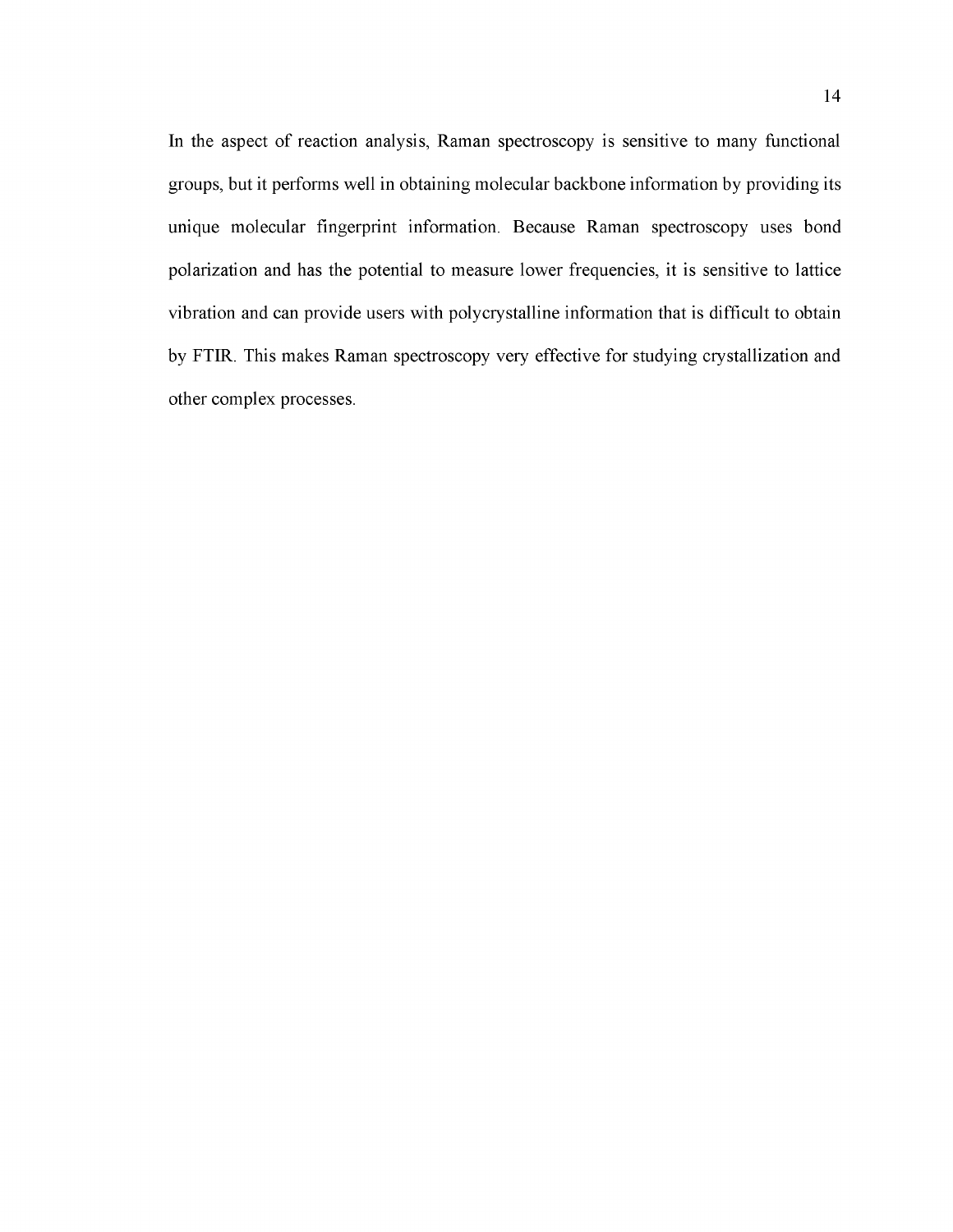#### <span id="page-24-1"></span><span id="page-24-0"></span>**3. RAMAN FIBER TAPER FABRICATION AND WORKING PRINCIPLE**

#### **3.1. RAMAN FIBER TAPER FABRICATION**

A miniaturized fiber Raman probe (MFORP) for eliminating silicon background signals is proposed. The idea is to use different fibers on the collection and excitation state. The background fluorescence generated by the excitation fiber will not be collected by the other collection fibers; the background fluorescence can be eliminated from the beginning which completes the non-filtering Raman device. According to different experimental requirements, 3-in-1, 5-in-1, and 7-in-1 fiber tapers can be made by the fiber tapering device. This paper mainly introduces the 7-in-1 fiber probe. The tapered length of the probe is 1-2cm, and the tip diameter is  $20-40\mu$ m. Due to the difficulty of Raman spectrum acquisition, we chose the core size of  $62.5\mu m$  multimode fiber to better collect the scattering signal. To ensure the accuracy of the fiber probe, a self-made fiber tapering device is made, as shown in Figure. 3.1.



Figure 3.1. Simulation model of fiber tapering device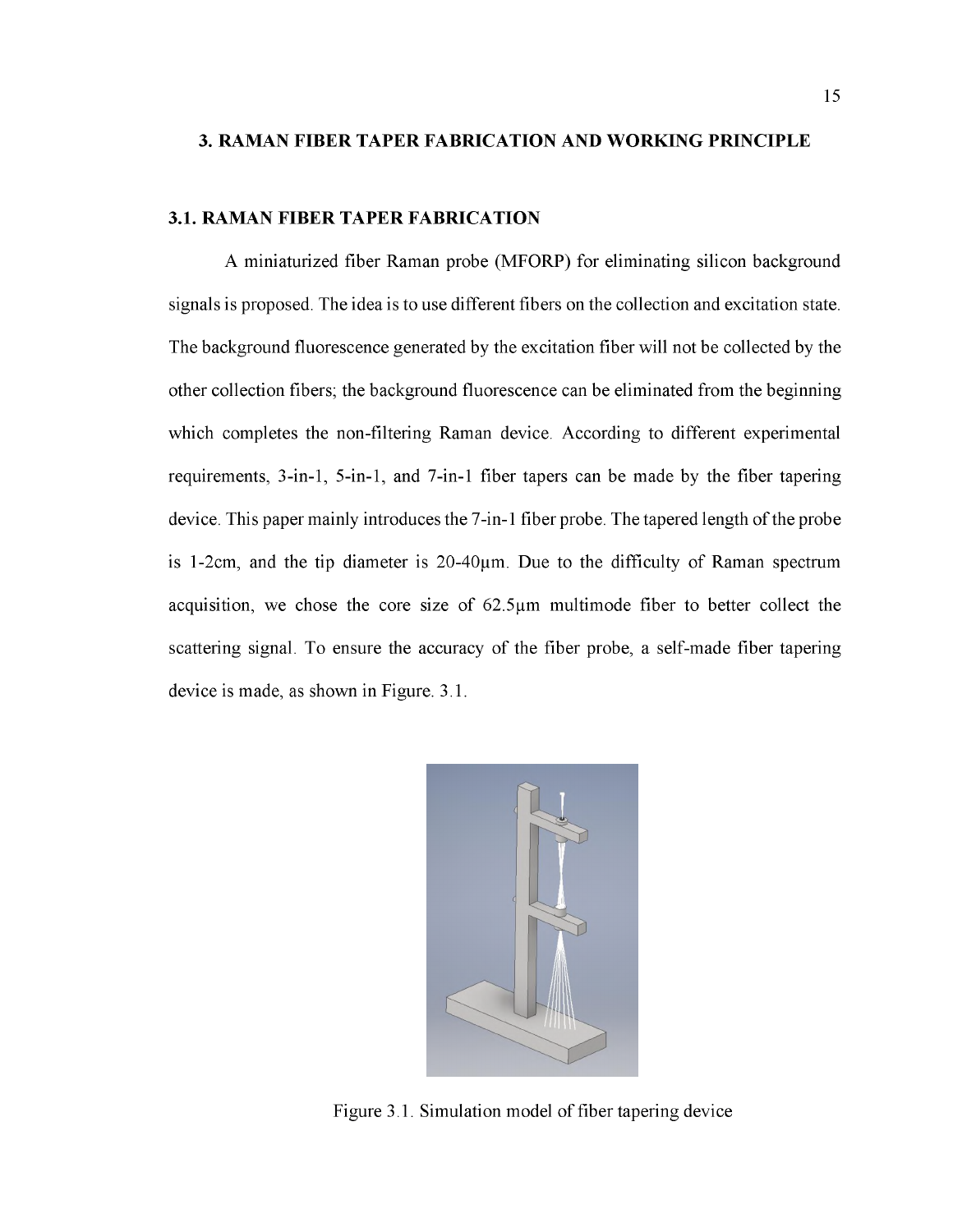The device is manufactured on the upper and lower stations; 7 multi-mode optical fibers are inserted horizontally into the self-made 7-hole mold; the terminal is fixed with a splint to ensure all fibers are strongly stabilized.



Figure 3.2. Fiber mold chip for taper fabrication.

The self-made fiber mold shown in Figure. 3.2, has two sets of the upper and lower stage respectively, which allow the fiber to pass freely. The molds were constructed in strict accordance with the standard hexagonal pattern to ensure that the optical fiber remains horizontal during the drawing process. The upper stage mold is round so that it can rotate the fibers together. The mold on the lower stage is designed as a square to better fix the fiber and ensure the vertical and horizontal position stabilized of the fiber during the tapering process, as shown in Figure. 3.3.



Figure 3.3. Fiber taper device installation process illustration.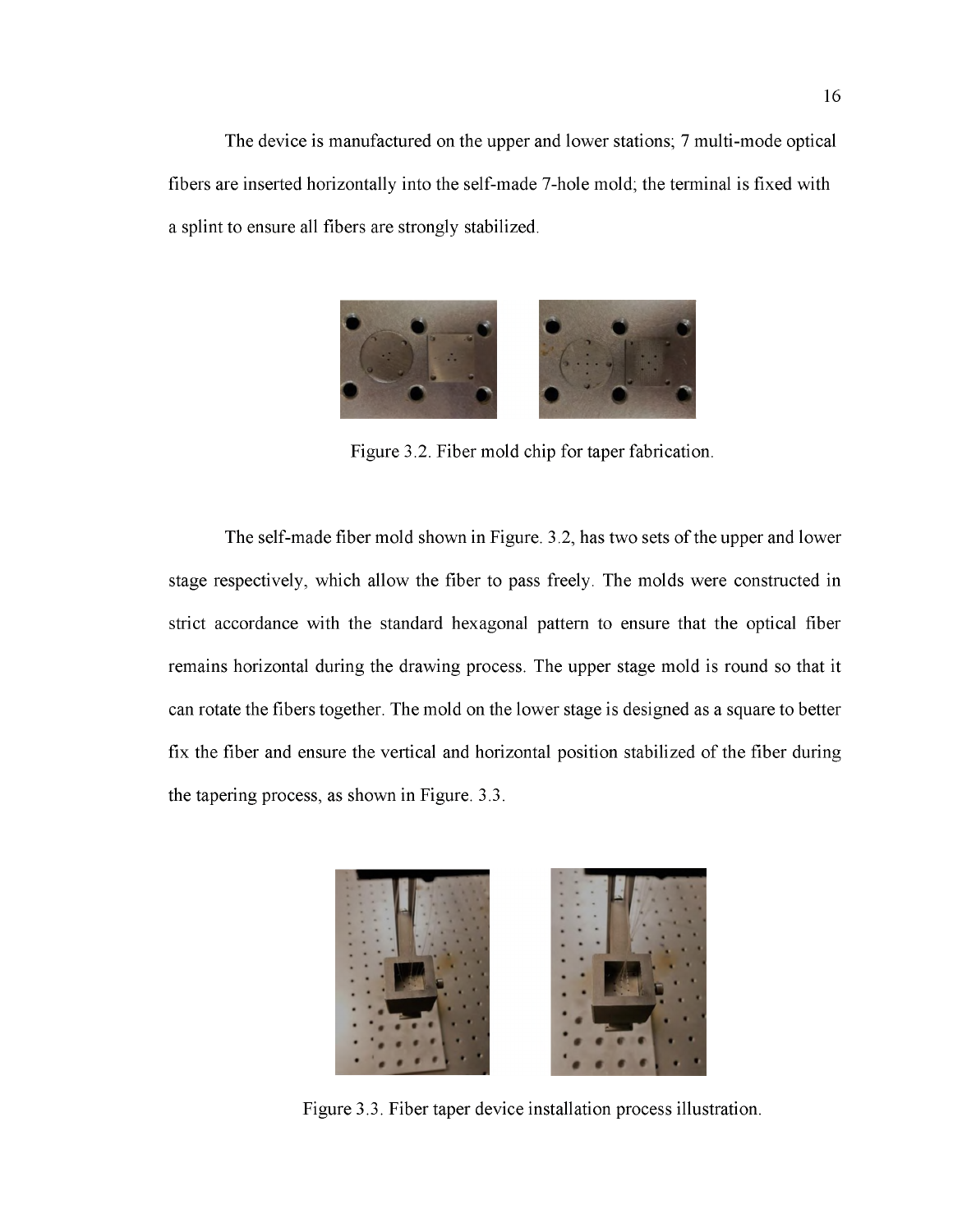To make the 7-in-1 optical fiber taper, a pencil flame torch is placed perpendicular to the torsion area of the fiber. The torch is powered by butane and has a sustained temperature of about 1400 degrees Celsius. Horizontal tapering has been found to be a major factor leading to brittle and unsafe tapered tips. In order to make the probe more ductile, we used the gravity vertical fiber thinning method. Under the lower stage, seven optical fibers are weighted with homemade buttons to achieve simultaneous application of gravity and temperature. Through the interaction of gravity and temperature, each fiber in the light tip cone is controlled to be uniformly stressed and heated.

| Parameter information  | Parameter value                           |
|------------------------|-------------------------------------------|
| Fiber type             | Multimode fiber with core diameter of     |
|                        | $62.5 \mu m$                              |
| Taper length           | $1-2$ cm                                  |
| Taper diameter         | $20-40 \mu m$                             |
| Working stage distance | $6-10$ cm                                 |
| Twisting angle         | 1440-2180 degrees (4-6 turns)             |
| Taper structure        | One central excitation fiber with several |
|                        | absorption fibers surrounded              |
| Pencil torch           | 1400 degrees Celsius                      |

Table 3.1. Fiber taper key parameter information for MFORP.

After the heating and tapering process, the tip was cut by the diamond knife to ensure that the fibers are horizontal. According to different experimental requirements, the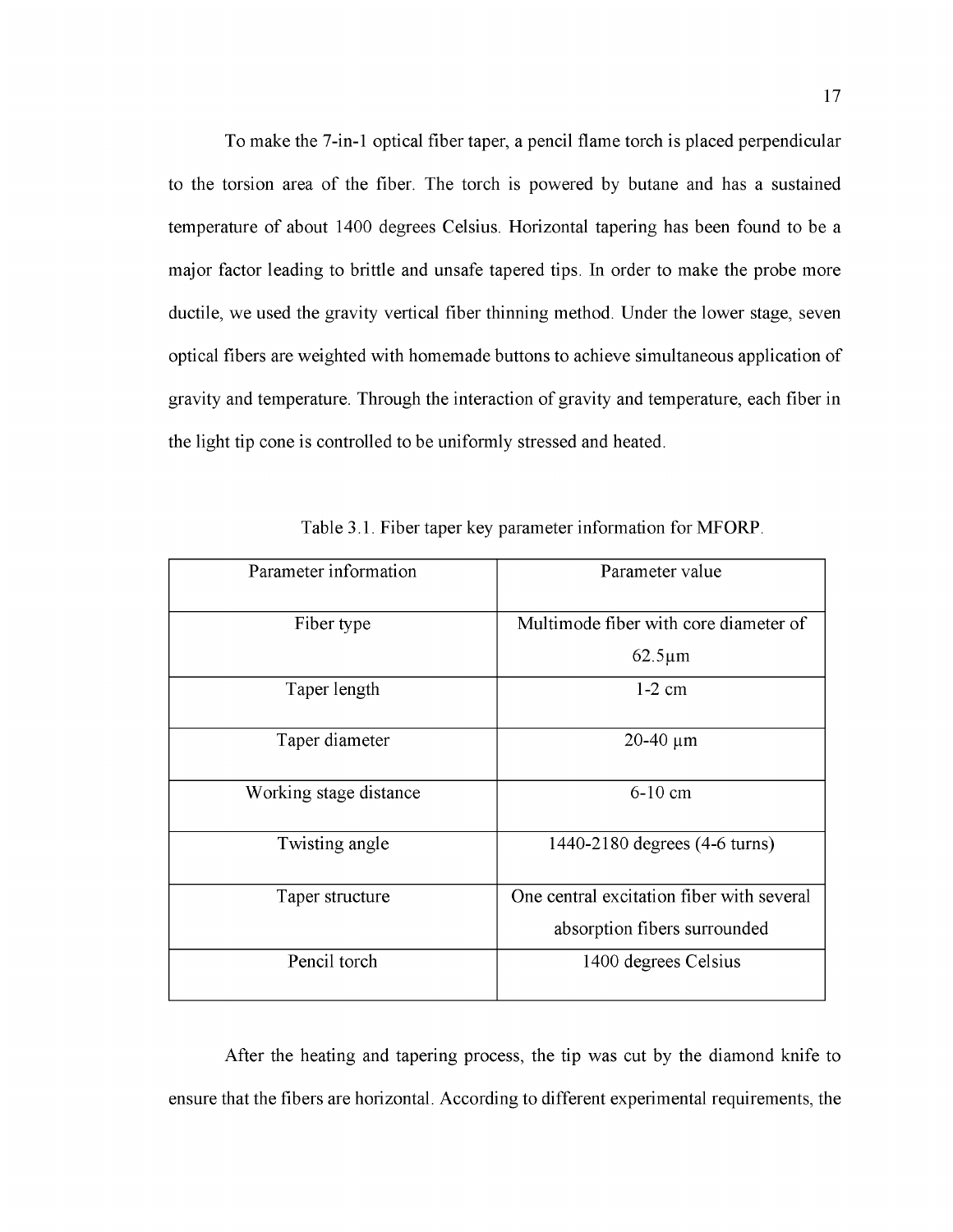number of turns of the fiber and the distance between the upper and lower worktables are also different. If the sample to be measured is small, the number of fiber optic torsional turns should be 4 or more and the distance between the upper and lower worktables should be no less than 6cm. The parameters of the fiber probe processed in this paper are illustrated in Table. 3.1. After repeated experiments, the probe machined, constructed under the equipment parameters has excellent detection performance and is not easily damaged.

## <span id="page-27-0"></span>**3.2. RAMAN FIBER TAPER WORKING PRINCIPLE**

The 7-in-1 MFORP works in a different way from ordinary fiber Raman. As shown in Figure. 3.4, the tip of 7-in-1 MFORP is pointed to the sample, and the other section is divided into two parts by optical fiber connection.



Figure 3.4. The schematic diagram of MFORP system.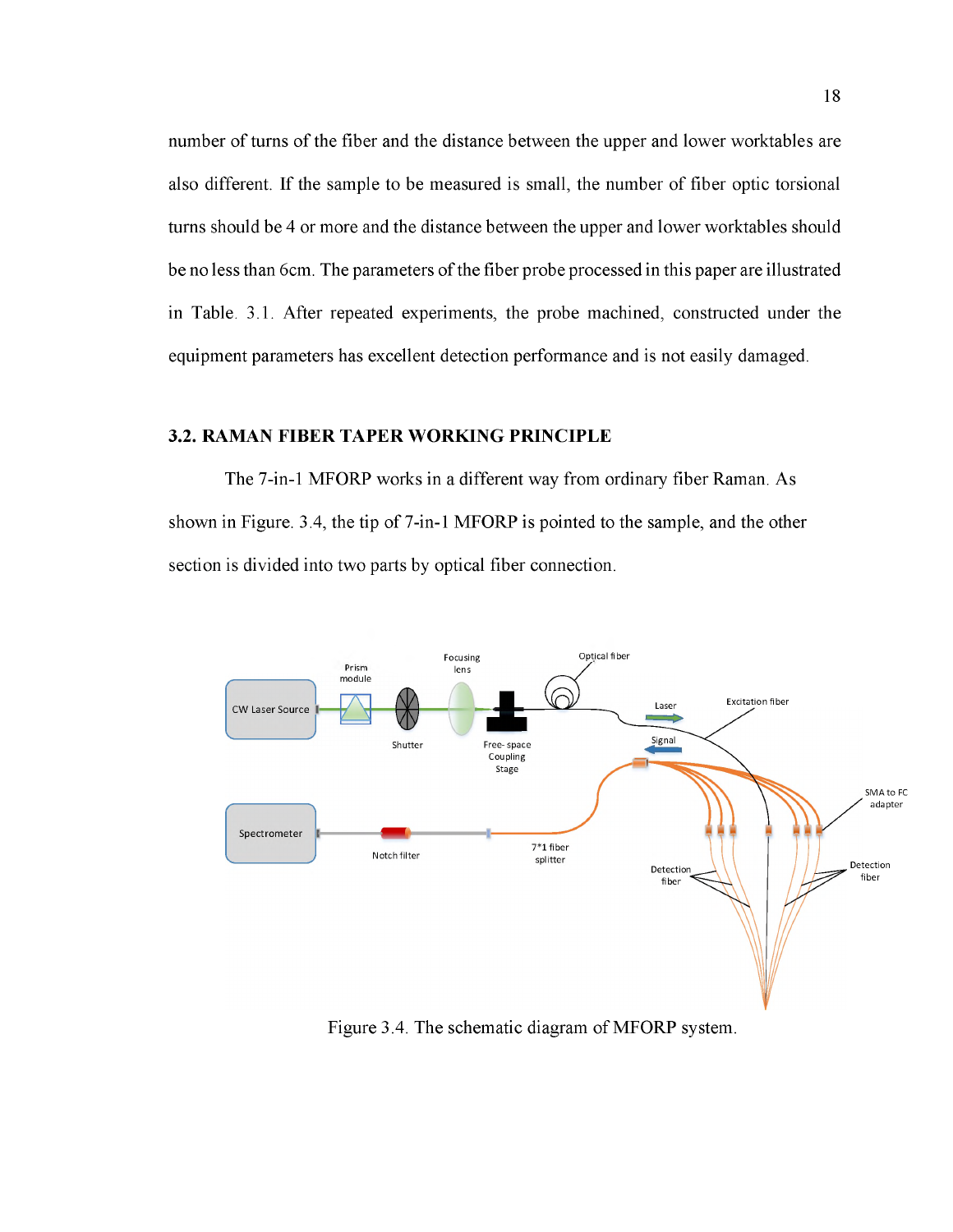Due to the compatibility of the fiber probe materials, MFORP can easily insert the probe into a liquid sample if the test is required. The central excitation fiber was connected to the excitation wavelength  $\lambda$ = 532 nm CW laser. The other six fibers were connected back to the QE Pro spectrometer through the connection of 7\*1 fiber combiner by using SMA to FC adapter. When the laser light source is turned on, the excited photons are shot into the sample from the excitation fiber (Black) in the image. The excited photon scatters on the sample and the scattered photon is absorbed by the other six absorption fibers (Orange). The Raman background fluorescence generated by the optical fiber itself is eliminated, because the background fluorescence collected by the excitation fiber is not absorbed into the spectrometer.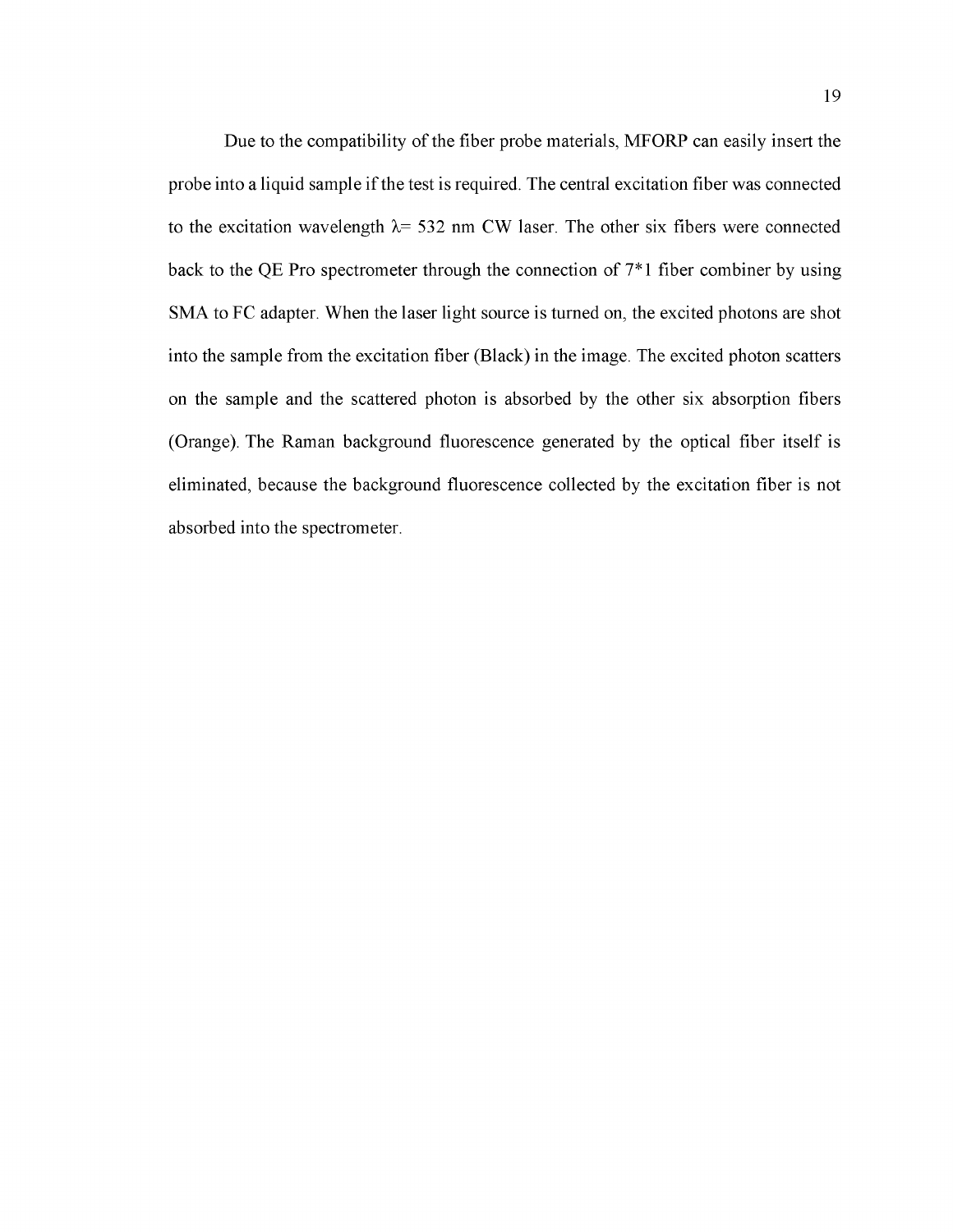## <span id="page-29-0"></span>**4. EXPERIMENTS AND MEASUREMENT RESULT**

#### <span id="page-29-1"></span>**4.1. FIBER TAPER FIBRICATION RESULT**

Raman spectroscopy has always been known for its high precision and accuracy. The molecular detection in biology, chemistry and materials has become a hot topic at present. As in the result shown in Figure. 4.1, we proposed the MFORP, a very tiny Raman probe with high stability.



Figure 4.1. Confocal microscope image of MFORP.

The spiral traces can be clearly seen when the probe is under the confocal microscope. The seven multimode fibers work closely together through a high-temperature tapering technique. These three small graphs represent the three positions of the probe. The total length of the probe tip is approximately 1.5cm. The cross-section diameter of the probe is approximately 30 microns. In order to see the size of the probe more clearly, we also captured the image of the probe under a normal microscope. As shown in Figure. 4.2, the max diameter of the cross section of the tip measures  $38\mu$ m.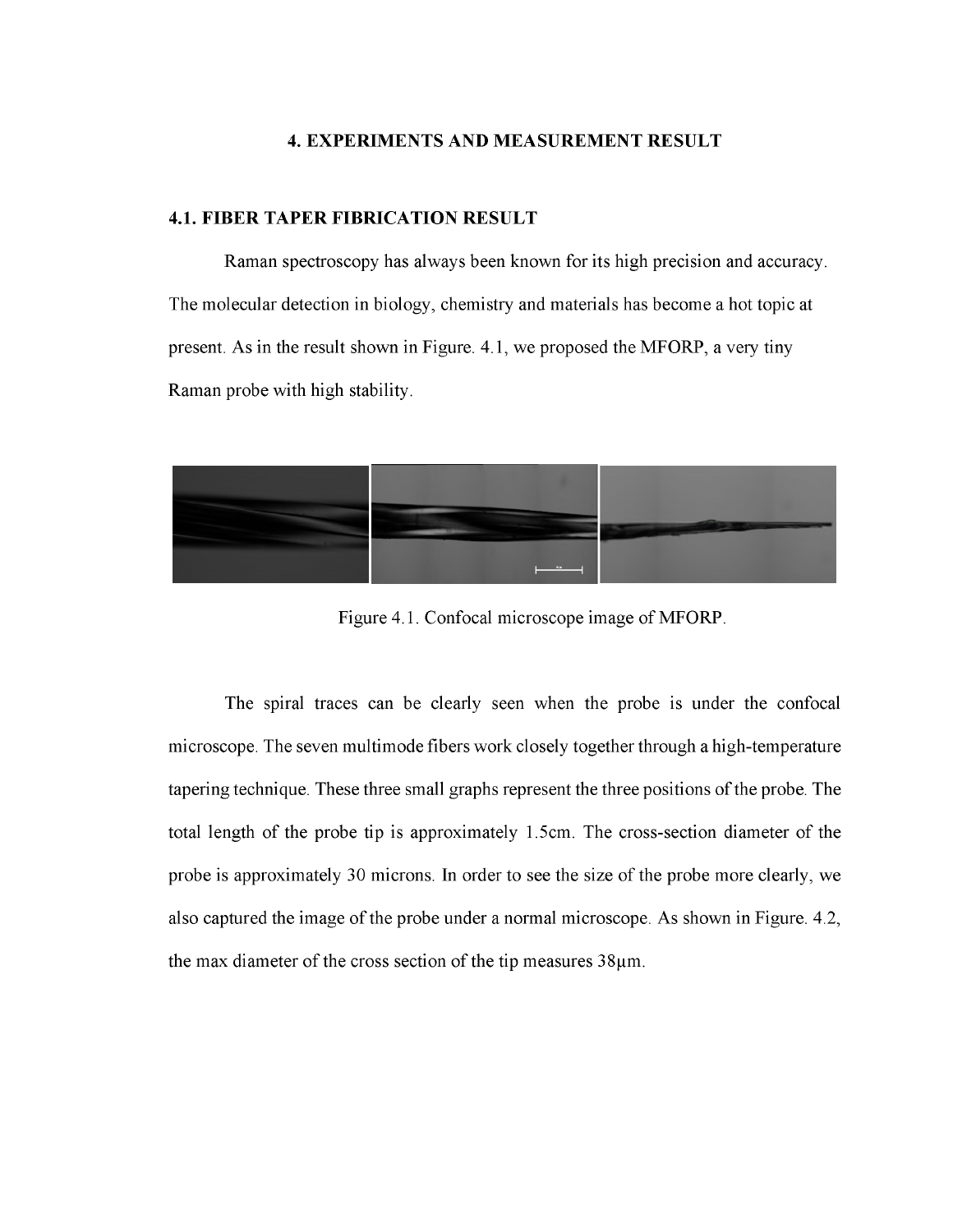

Figure 4.2. Microscope image of probe tip.

As expected, the seven strongly twist fibers were gradually extended parallel to the tips. As a result, from the original  $125\mu m*7$ , the total diameter length of all 7 fibers decreased to tip diameters as 38 microns. This tapering technique optimized the probe structure to reduce the scattered excited light and maximize the emitted signal. In other words, compared with the traditional FORP, two-in-one optical fiber couplers are used to excite and emit light through the same induction axis. This causes the excited photon to encounter the sample and the scattered photon to return to the spectrometer along the original path. The collected Raman spectrum is interfered by a large background fluorescence and the data cannot be read normally. In contrast, the new MFORP structure is designed to overcome the challenge of completely separating the excitation and emission of light. In the field of Raman spectroscopy research, such separation is necessary to improve sensitivity and miniaturize probes for single-cell analysis, molecules detection, and so on. However, the key is to eliminate the fluorescence signal coupled by the fiber itself.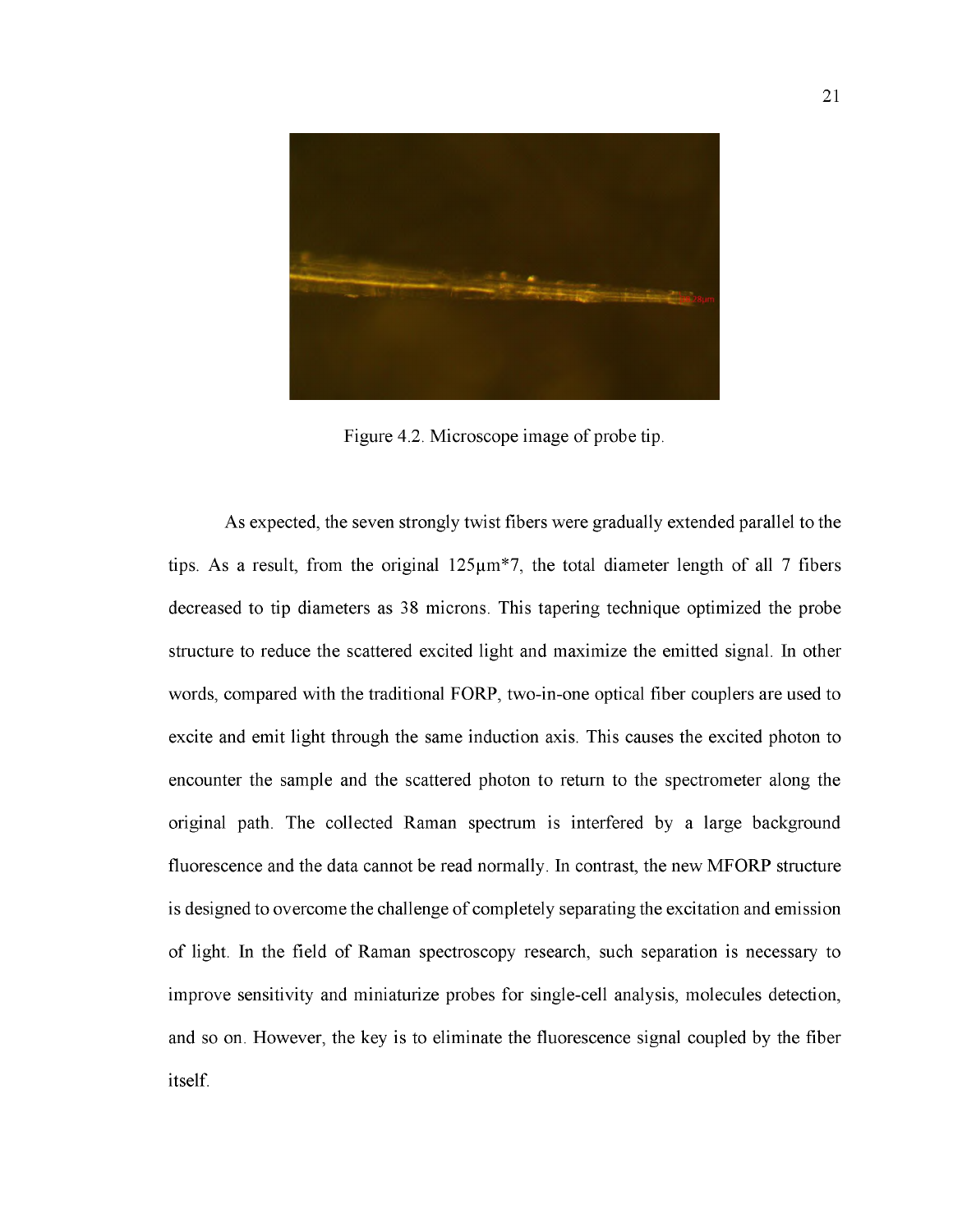#### <span id="page-31-0"></span>**4.2. EXPERIMENT TEST RESULT**

**4.2.1 Comparison Test of Raman Measurement Between Proposed MFORP and TFORP.** After introducing the principle and fabrication method of the Fiber-Optic probe, the prediction of the function of the new probe needs to be verified by many experiments. In order to test the Raman spectral properties of the new probe and whether it has the function of removing fluorescent background light, we combined the probe with a 532nm wavelength, 100MW laser. The excitation fiber in the center is connected to the laser through a SMA to FC adapter. Excitation light is provided by fiber coupling, with volume holographic grating (VHG) stable 532 nm laser diode and single-mode output capability. A notch filter is positioned on the return path, which was connected with the remaining six collection fibers, preventing the subsequent noise based on the reflection signals. To facilitate the following experimental measurements, we used about 2 meters of optical fiber as the excitation and collection optical fiber. Using a longer fiber prevents the probe from breaking due to a shorter fiber and can also be used in some special experiments. We first experimented with the Raman signal of this method water because in Raman spectroscopy, the Raman spectrum of water is very weak. We demonstrated the advantages of the new Raman probe in spectral collection by detecting low-energy Raman spectral samples. The experiment processing procedure for Raman sensing in detail is as follows:

Step 1: Take a small measuring cup of water as an experimental sample and fix the beaker on an optical bench to prevent vibration.

Step 2: Dip the fiber taper into water and attach the probe to a rack perpendicular on the top of the beaker to reduce the error caused by vibration during the experiment.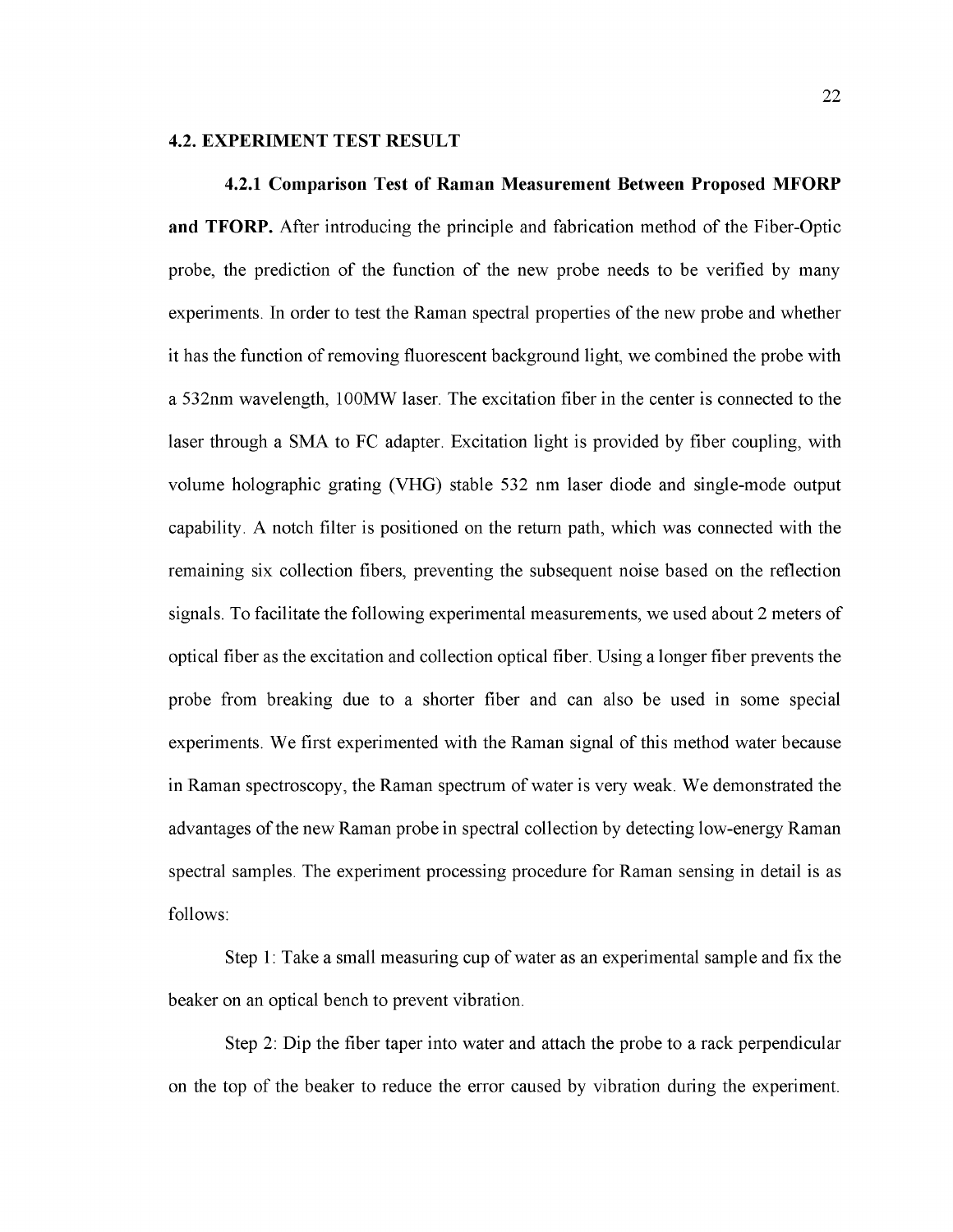MFORP and TFORP were used to conduct experiments on the Raman spectrum of water respectively. The experimental results are shown in Figure. 4.3.



Figure 4.3. Water Raman signal measurement result.

In the experimental data, MFORP is represented by blue lines. The traditional Raman probe of single multimode fiber is represented by an orange line. In the experiment, we used 3s as the acquisition time and get the average result from 10 times repeat to ensure the data is stabilized. One spectrum takes about 30s to process. The traditional Raman probe has a strong background fluorescence between Raman shift 100cm<sup>-1</sup> and 1500cm<sup>-1</sup>, while the new MFORP performs well in the experiment. It can effectively eliminate the background fluorescence signal that was excited by the material of the fiber itself, and the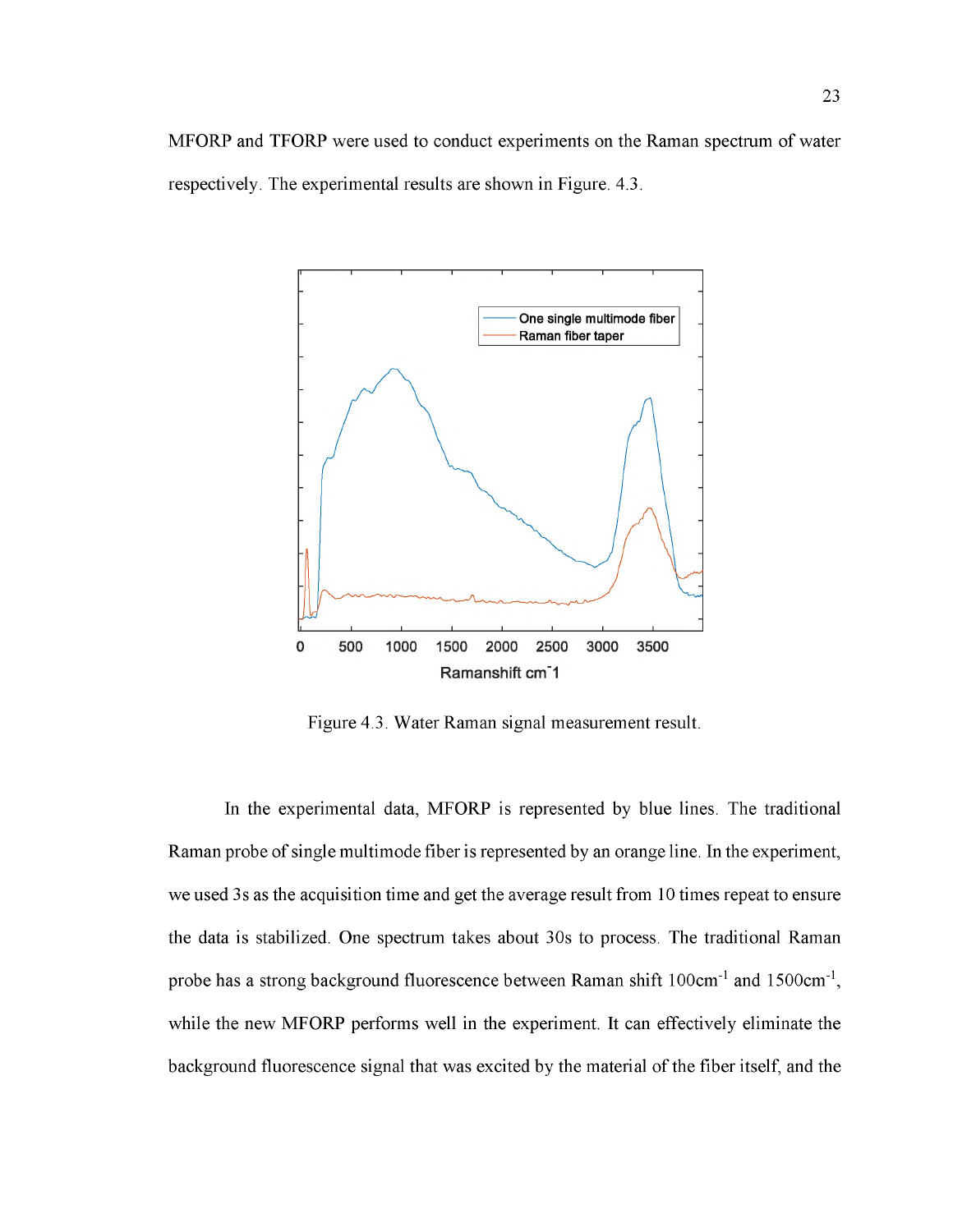spectral intensity of the six collected fibers is much better than that of conventional Raman fiber probe.

In addition, in the experiment of measuring liquid Raman, we also selected ethanol for the second group of measurement experiment. Considering the strong volatility of ethanol, the high concentration of ethanol would lead to inaccurate experimental data. We extracted the 98% ethanol to water; 50% ethanol compounded in the determined cylinder. The optical fiber probe was also perpendicular to the cylinder containing the ethanol sample and is fixed with a table. After the fiber probe was submerged into the sample, 2 second acquisition time and the average result of 10 times repeat was selected for Raman spectrum acquisition. The experimental results are shown in Figure. 4.4.



**Figure 4.4. Ethanol Raman signal measurement result.**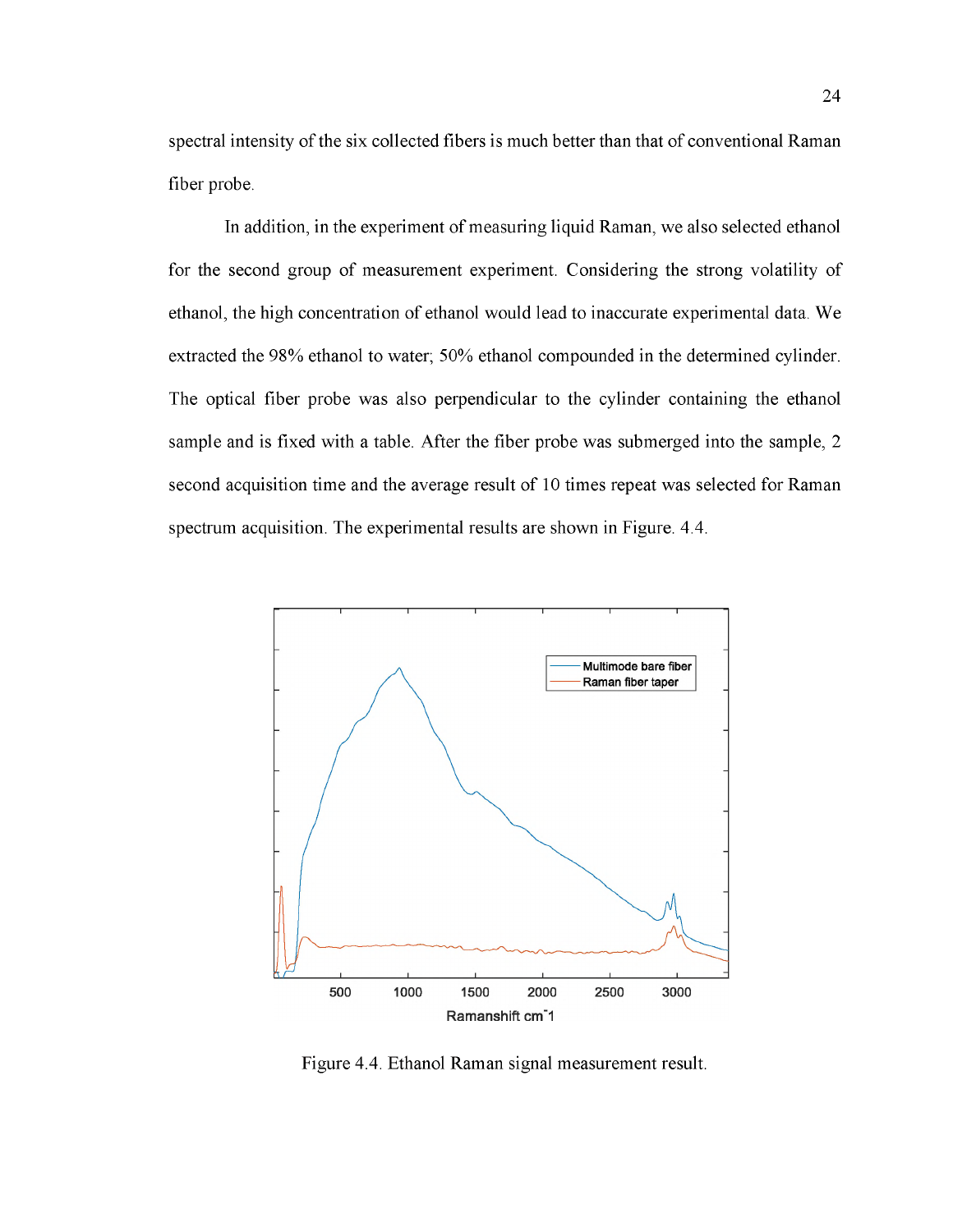In Figure 4.4, the orange signal represents the experimental data results of MFORP. Compared with the experimental data of the ordinary Raman sensor, the new MFORP maintains good performance in the measurement of ethanol as well. Most of the background fluorescent signals were effectively eliminated. And there was an effective increase in the spectrum of collection.

**4.2.2. Liquid Sample Raman Measurement Test of Proposed MFORP.** Raman spectroscopy has a very strong molecular detection technique, which can analyze the molecular spectrum through the different vibration energy levels of different molecules. In the following experiment, we added salt to pure water and mixed it into normal saline. Since the Raman characteristic peak of saline and water is very similar, the obvious difference lies in the change of Raman peak energy. There were two significant Raman characteristic peaks in water and NaCl water at Raman shift  $3200 \text{ cm}^{-1}$  and  $3450 \text{ cm}^{-1}$ . The higher the concentration of normal saline, the higher the composition of sodium ion and chloride ion in solution.



**Figure 4.5. Nacl water Raman spectrum measured by MFORP.**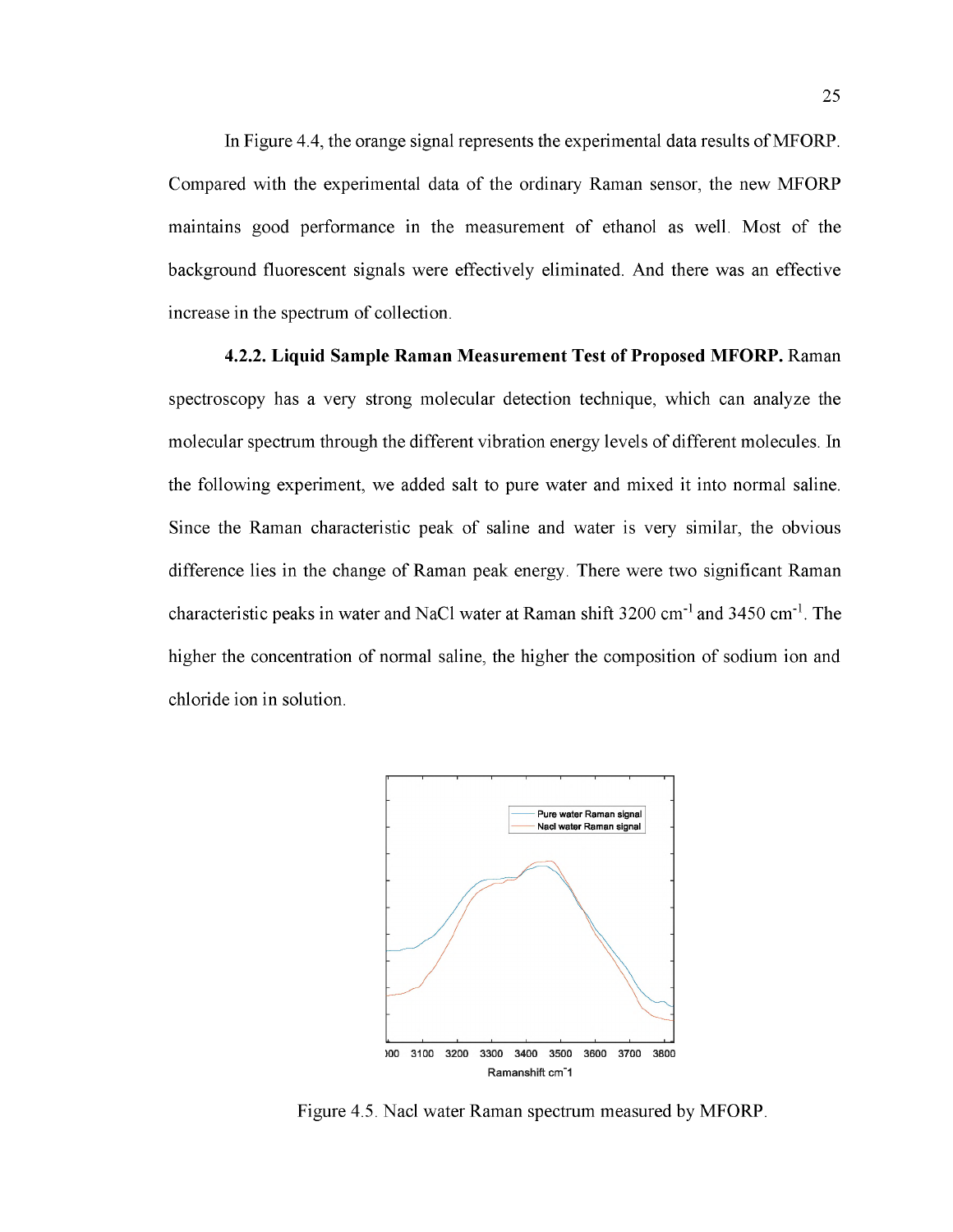As a result, shown in Figure. 4.6, when the concentration of saline increases, the spectrum intensity of the first Raman peak decreases and the second Raman peak increases. In this experiment, we first adopted Raman spectroscopy as the reference signal for the pure water. Then, we added a certain amount of salt into the cup without changing the fiber position. We used a centrifugal blender to accelerate the decomposition of salt in water. After decomposition and stirring for 1 h, we adopted the Raman spectrum of normal NaCl water. The orange line represents the Raman spectrum of pure water. After adding salt, the Raman characteristic peak of salt water (blue) can be clearly seen to change, thus verifying the accuracy of the experimental data.

After determining that the new MFORP can obtain different Raman spectra by changing the solution composition, we also tested the stability and sensitivity of the new MFORP. The Raman spectrum of ethanol has three characteristic peaks, and the energy of the Raman spectrum will change with the change of different concentration of ethanol. To determine the sensitivity of the new MFORP probe, an ethanol concentration experiment was performed.



**Figure 4.6. Ethanol concentration test result measured by MFROP**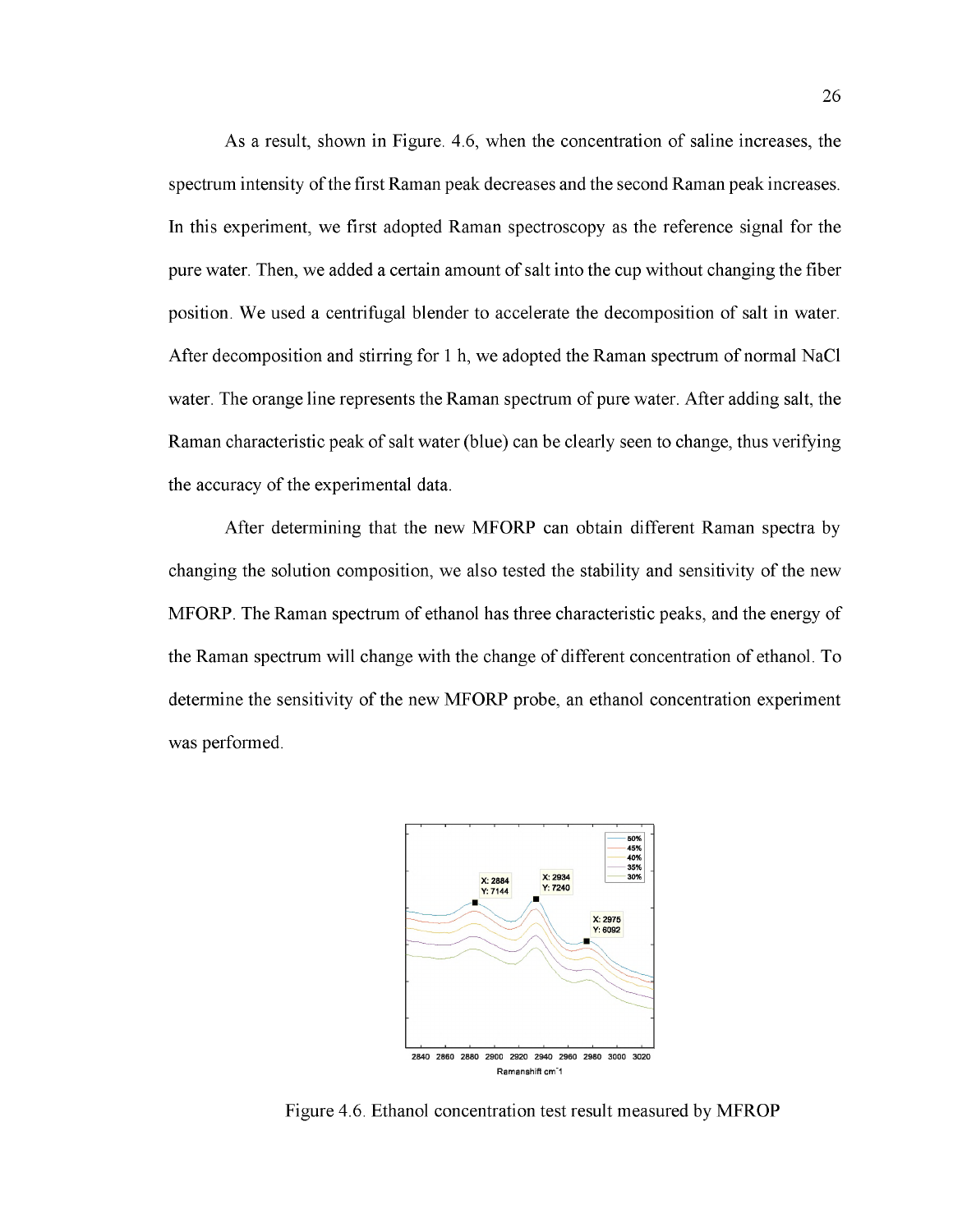Without changing other parameters, the concentration of ethanol was degraded by adding pure water to the sample to detect whether the change of ethanol concentration would affect the peak energy of Raman. Considering the accuracy of the experimental data, we chose 50% ethanol as the initial measurement value because of its high volatility. As shown in Figure. 4.7, we selected 30%-50% ethanol concentration as the detection index of this experiment. It can be concluded from the figure that the energy of the characteristic peak of ethanol Raman decreases with the decrease of the concentration of ethanol.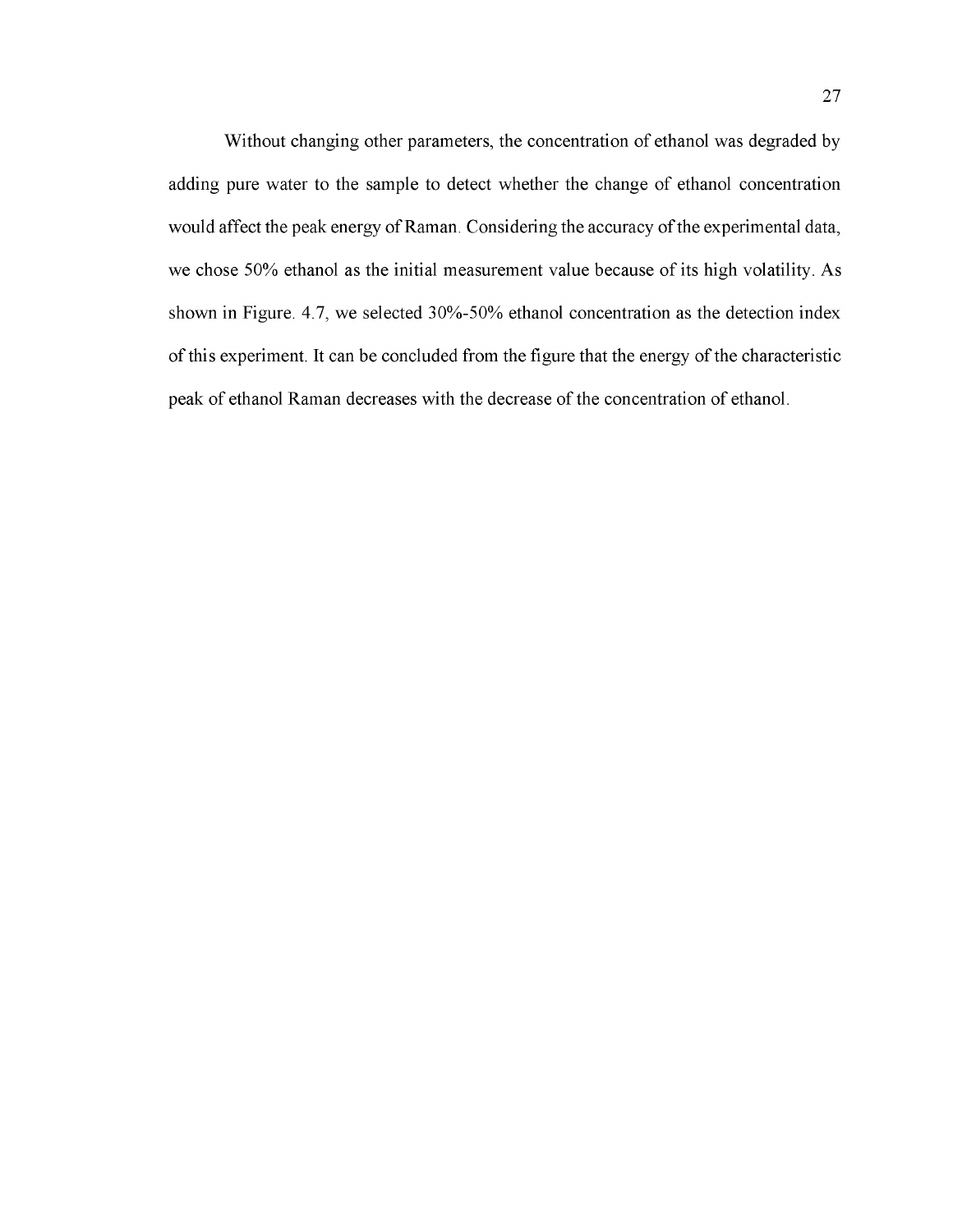#### <span id="page-37-0"></span>**5. CONCLUSION AND FUTURE WORK**

In this paper, we have successfully developed a new type of fiber-optic Raman probe (MFORP). The diameter of the new Raman probe can reach 20-40 microns by using the processing method of high temperature with gravity tapering method. The effect of fluorescence of optical fiber on Raman spectrum acquisition was successfully solved by processing seven-in-one optical fiber taper. At the same time, the spectral energy collected by the six absorbed optical fibers was also improved, compared with traditional optical fiber Raman equipment. Experiments show that MFORP has high sensitivity. By using a 532nm laser to analyze the sample with 2s acquisition time, the concentration change and composition change of the sample can be clearly perceived through the change of the Raman spectrum.

In previous studies, the Raman fiber probe has been widely used in biochemistry, materials science, and related medical research. In the field of medicine, preventing cancer has always been an important research topic. The first signs of cancer are changes in the cell's acidity or alkalinity. Cells that become cancerous at the first stage tend to be acidic and expand in the body. In future work, we would like to measure the cell pH by using the novel MFORP. Based on the advantages of small MFORP, strong stability, and high sensitivity, coating pH sensitive polymer on the end face of MFORP to conduct pH measurement experiments will be our primary task to achieve. By working into the field of biochemical study, enhancing the ability of Raman signal detection will also be the important task for us to work on in the future. The Focus Ion Beam will be applied to cut the end face of probe to maintain the fibers are in the same orientation. Moreover, during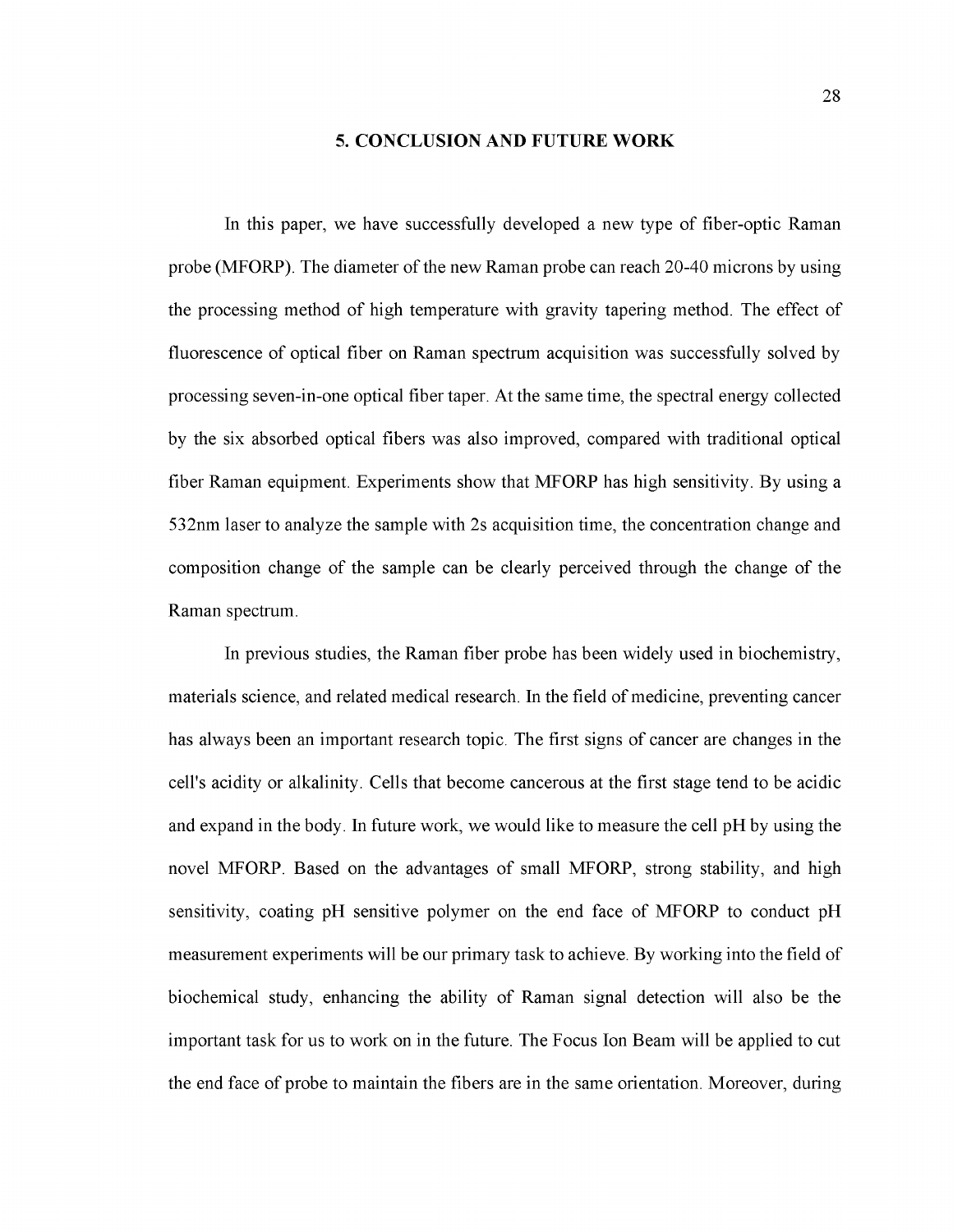the project experimenting process, the end face of the new MFORP would be damaged in the long period experiment measurement. The main reason is that the optical fiber probe is exposed without protection and in direct contact with the sample. Finally, we will develop a protective mold that can embed MFORP without changing other parameters to meet the experimental requirements of long-term detection.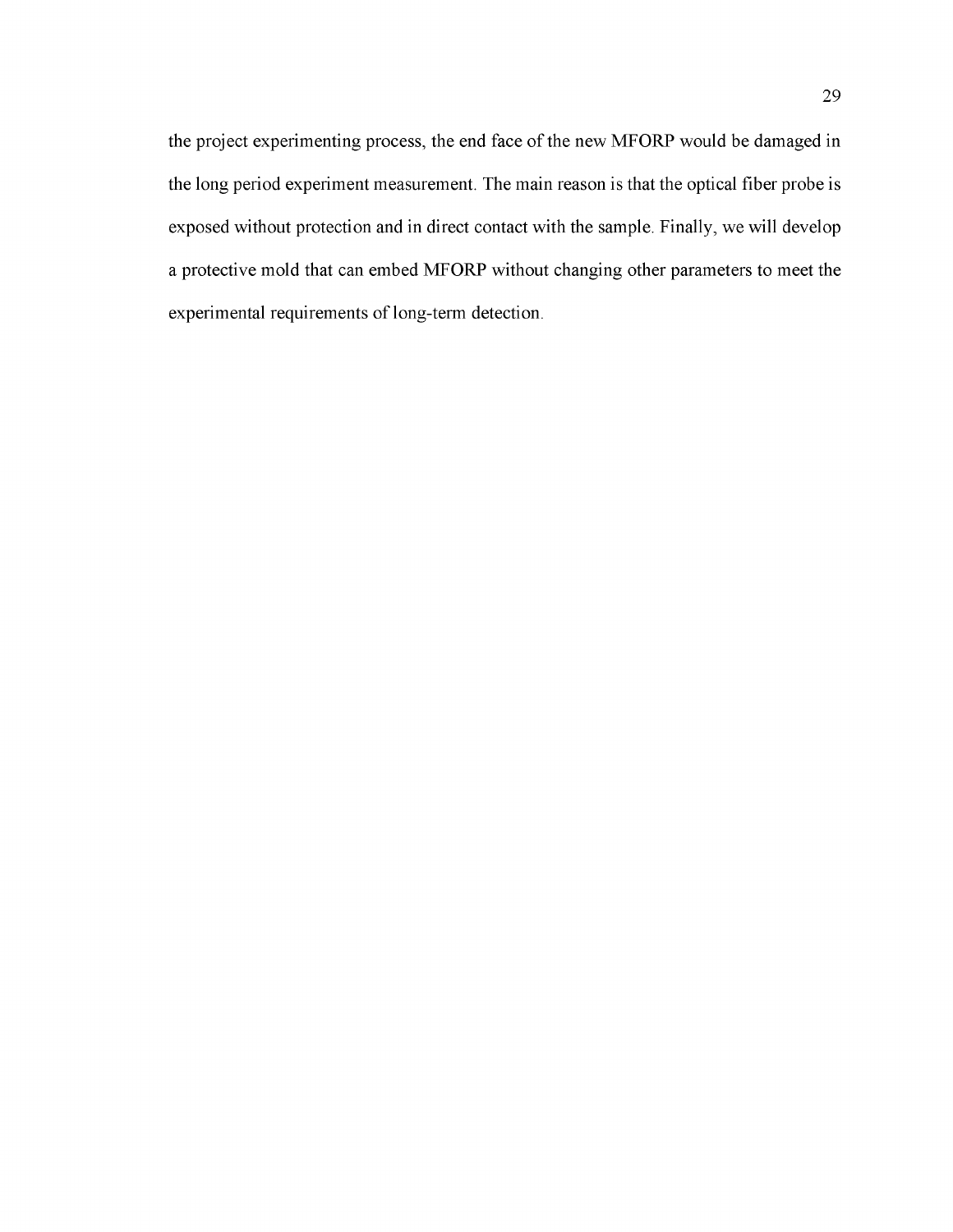#### <span id="page-39-0"></span>**BIBLIOGRAPHY**

- [1] L. Chrit, C. Hadjur, S. Morel, G. Sockalingum, G. Lebourdon, F. Leroy, and M. Manfait, "In vivo chemical investigation of human skin using a confocal Raman fiber optic microprobe," *Journal of Biomedical Optics*, vol. 10, no. 4, p. 044007, 2005.
- [2] M. Diem, M. Miljkovic, B. Bird, T. Chernenko, J. Schubert, E. Marcsisin, A. Mazur, E. Kingston, E. Zuser, K. Papamarkakis, and N. Laver, "Applications of Infrared and Raman Microspectroscopy of Cells and Tissue in Medical Diagnostics: Present Status and Future Promises," *Spectroscopy: An International Journal,* vol. 27, pp. 463-496, 2012.
- [3] K. Kong, C. Kendall, N. Stone, and I. Notingher, "Raman spectroscopy for medical diagnostics — From in-vitro biofluid assays to in-vivo cancer detection," *Advanced Drug Delivery Reviews,* vol. 89, pp. 121-134, 2015.
- [4] P. Matousek and N. Stone, "Development of deep subsurface Raman spectroscopy for medical diagnosis and disease monitoring," *Chemical Society Reviews,* vol. 45, no. 7, pp. 1794-1802, 2016.
- [5] H. W. Baac, N. Uribe-Patarroyo, and B. E. Bouma, "High-energy pulsed Raman fiber laser for biological tissue coagulation," *Optics Express,* vol. 22, no. 6, p. 7113, 2014.
- [6] K. K. Chow, M. Short, S. Lam, A. Mcwilliams, and H. Zeng, "A Raman cell based on hollow core photonic crystal fiber for human breath analysis," *Medical Physics*, vol. 41, no. 9, p. 092701, 2014.
- [7] Z. Li, M. Deen, S. Kumar, and P. Selvaganapathy, "Raman Spectroscopy for In-Line Water Quality Monitoring—Instrumentation and Potential," *Sensors,* vol. 14, no. 9, pp. 17275-17303, 2014.
- [8] A. Khetani, J. Riordon, V. Tiwari, A. Momenpour, M. Godin, and H. Anis, "Hollow core photonic crystal fiber as a reusable Raman biosensor," *Optics Express*, vol. 21, no. 10, p. 12340, 2013.
- [9] P. Rajput, R. Sinha, and P. Devi, "Materials in surface-enhanced Raman spectroscopy-based detection of inorganic water pollutants," *Inorganic Pollutants in Water,* pp. 153-172, 2020.
- [10] T. A. Saleh, "Pharmaceutical Characterization and Detection Using Surface-Enhanced Raman Scattering," *International Archives of Clinical Pharmacology*, vol. 3, no. 1, 2017.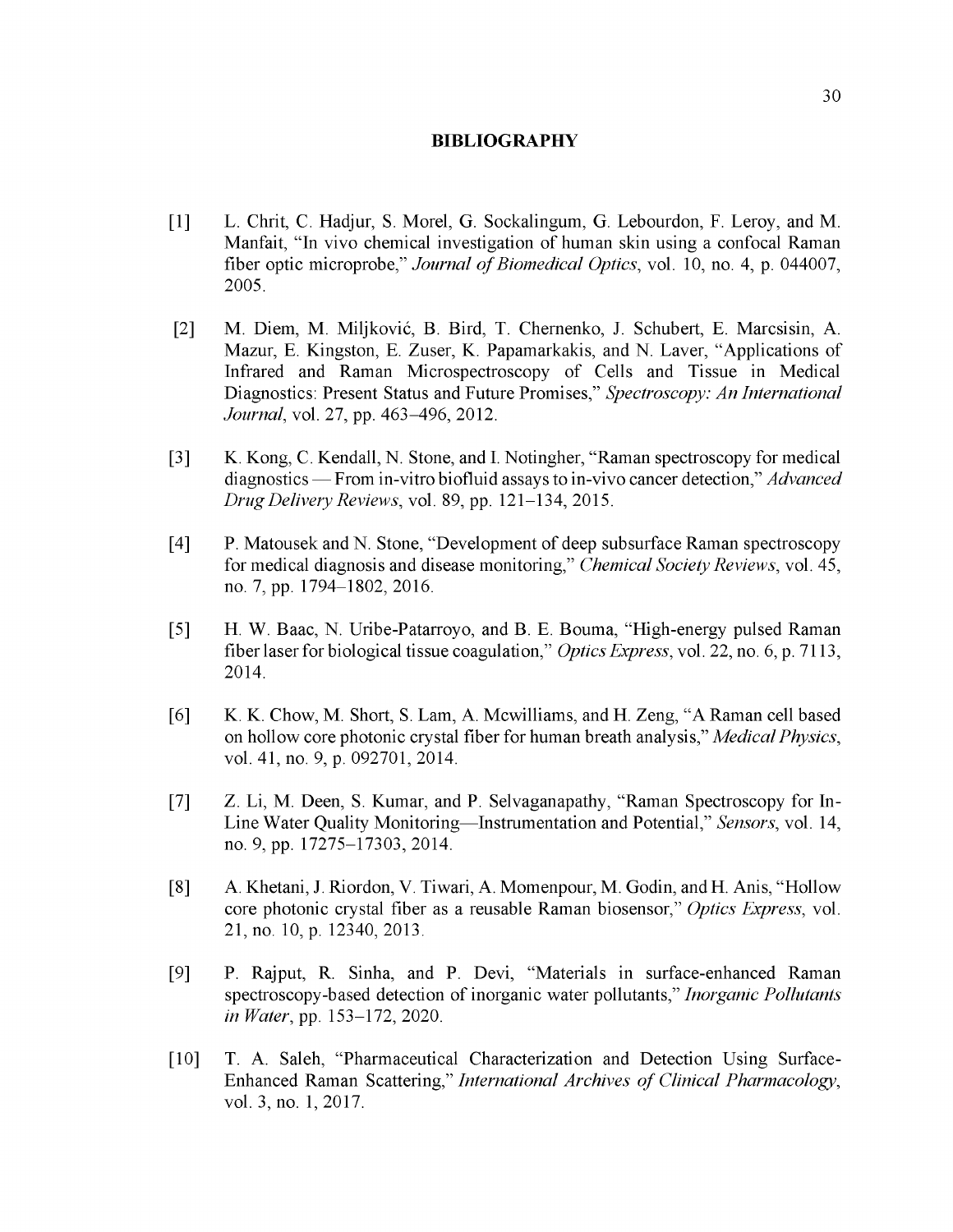- [11] D. Yan, T. Frosch, J. Kobelke, J. Bierlich, J. Popp, M. W. Pletz, and T. Frosch, "Fiber-Enhanced Raman Sensing of Cefuroxime in Human Urine," *Analytical Chemistry,* vol. 90, no. 22, pp. 13243-13248, Feb. 2018.
- [12] Y. Hattori, Y. Komachi, T. Asakura, T. Shimosegawa, G.-I. Kanai, H. Tashiro, and H. Sato, "In Vivo Raman Study of the Living Rat Esophagus and Stomach Using a Micro-Raman Probe under an Endoscope," *Applied Spectroscopy,* vol. 61, no. 6, pp. 579-584, 2007.
- [13] S. Liu, J. Huang, Z. Chen, N. Chen, F. Pang, T. Wang, and L. Hu, "Raman spectroscopy measurement of levofloxacin lactate in blood using an optical fiber nano-probe," *Journal of Raman Spectroscopy*, vol. 46, no. 2, pp. 197-201, Dec. 2015.
- [14] S. Koljenovic, T. C. B. Schut, R. Wolthuis, A. J. P. E. Vincent, G. Hendriks-Hagevi, L. Santos, J. M. Kros, and G. J. Puppels, "Raman Spectroscopic Characterization of Porcine Brain Tissue Using a Single Fiber-Optic Probe," *Analytical Chemistry,* vol. 79, no. 2, pp. 557-564, 2007.
- [15] D. Qi and A. J. Berger, "Chemical concentration measurement in blood serum and urine samples using liquid-core optical fiber Raman spectroscopy," *Applied Optics,* vol. 46, no. 10, p. 1726, 2007.
- [16] M. V. Schulmerich, K. A. Dooley, M. D. Morris, T. M. Vanasse, and S. A. Goldstein, "Transcutaneous fiber optic Raman spectroscopy of bone using annular illumination and a circular array of collection fibers," *Journal of Biomedical Optics,* vol. 11, no. 6, p. 060502, 2006.
- [17] K. Lin, J. Wang, W. Zheng, K. Y. Ho, M. Teh, K. G. Yeoh, and Z. Huang, "Rapid Fiber-optic Raman Spectroscopy for Real-Time In Vivo Detection of Gastric Intestinal Metaplasia during Clinical Gastroscopy," *Cancer Prevention Research*, vol. 9, no. 6, pp. 476-483, 2016.
- [18] C. Gallo, V. Capozzi, M. Lasalvia, and G. Perna, "An algorithm for estimation of background signal of Raman spectra from biological cell samples using polynomial functions of different degrees," *Vibrational Spectroscopy,* vol. 83, pp. 132-137, 2016.
- [19] L. Kerr and B. Hennelly, "A multivariate statistical investigation of background subtraction algorithms for Raman spectra of cytology samples recorded on glass slides," *Chemometrics and Intelligent Laboratory Systems,* vol. 158, pp. 61-68, 2016.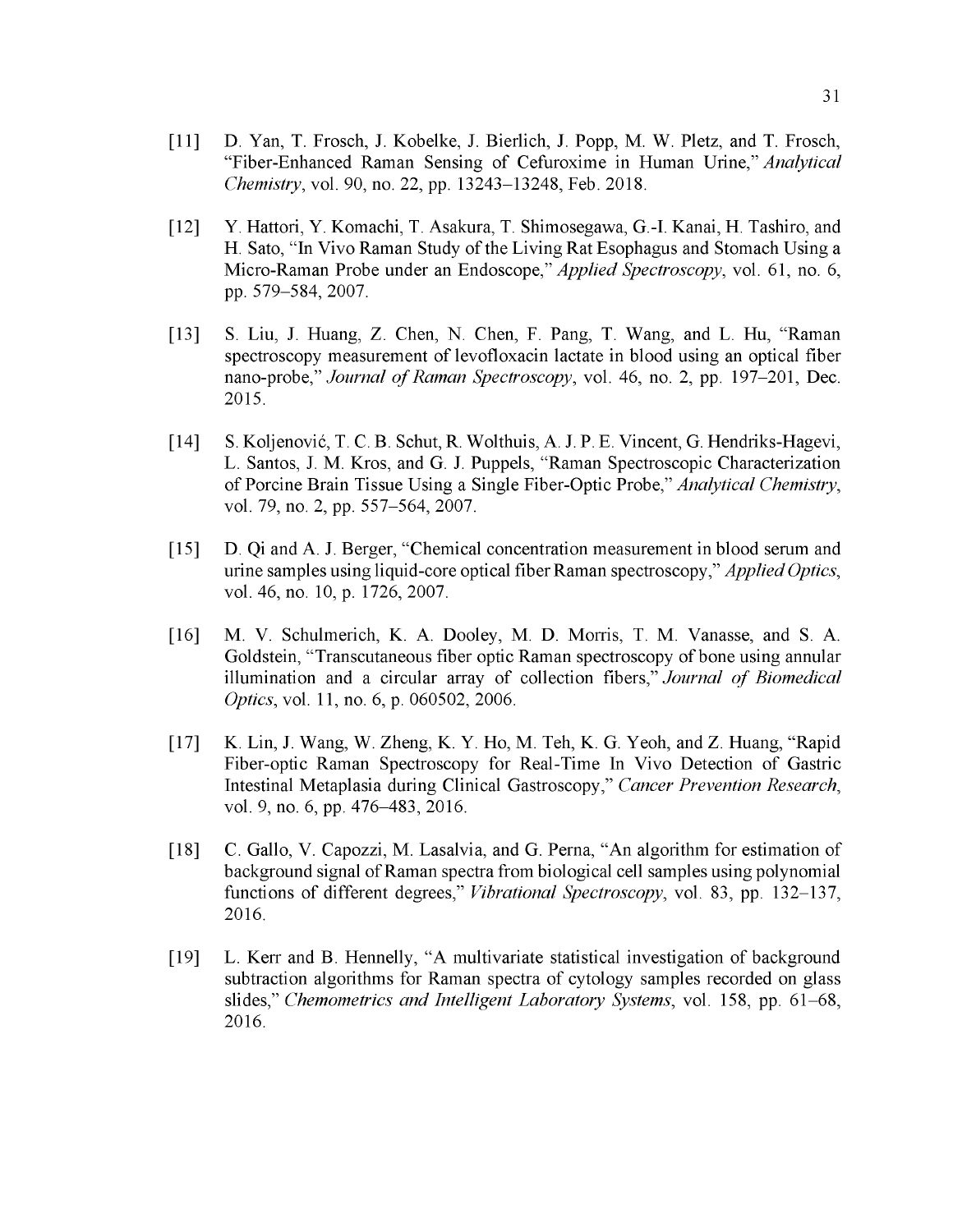- [20] Z.-M. Zhang, S. Chen, Y.-Z. Liang, Z.-X. Liu, Q.-M. Zhang, L.-X. Ding, F. Ye, and H. Zhou, "An intelligent background-correction algorithm for highly fluorescent samples in Raman spectroscopy," *Journal of Raman Spectroscopy*, vol. 41, no. 6, pp. 659-669, Sep. 2009.
- [21] N. Kourkoumelis, A. Polymeros, and M. Tzaphlidou, "Background Estimation of Biomedical Raman Spectra Using a Geometric Approach," *Spectroscopy: An International Journal,* vol. 27, pp. 441-447, 2012.
- [22] P. J. Cadusch, M. M. Hlaing, S. A. Wade, S. L. Mcarthur, and P. R. Stoddart, "Improved methods for fluorescence background subtraction from Raman spectra," *Journal of Raman Spectroscopy*, vol. 44, no. 11, pp. 1587–1595, Feb. 2013.
- [23] Y. Hu, T. Jiang, A. Shen, W. Li, X. Wang, and J. Hu, "A background elimination method based on wavelet transform for Raman spectra," *Chemometrics and Intelligent Laboratory Systems,* vol. 85, no. 1, pp. 94-101, 2007.
- [24] M. Mansor, M. A. Bakar, M. Omar, Y. M. Kamil, N. Z. Abidin, F. Mustafa, and M. Mahdi, "Taper biosensor in fiber ring laser cavity for protein detection," *Optics & Laser Technology,* vol. 125, p. 106033, 2020.
- [25] T. Liu, L. Zhou, Z. Zhang, X. Xiao, M. Zhou, and C. Yang, "Combined taperand-cylinder optical fiber probes for highly sensitive surface-enhanced Raman scattering," *Applied Physics B,* vol. 116, no. 4, pp. 799-803, Dec. 2014.
- [26] P. S. Edwards, C. T. Janisch, L. He, J. Zhu, L. Yang, and Z. Liu, "Fiber taper based Raman spectroscopic sensing," *IEEE Photonics Conference 2012,* 2012.
- [27] H. Bai, Z. Chen, N. Chen, Q. Guo, K. Zhang, F. Pang, and T. Wang, "A biconical taper multi-mode fiber SERS sensor," *Asia Communications and Photonics Conference and Exhibition,* 2010.
- [28] Y. Qi, Y. Zhao, H. Bao, W. Jin, H. L. Ho, and H. Luo, "Nano-taper enhanced stimulated Raman gain spectroscopy for high sensitivity hydrogen detection," *26th International Conference on Optical Fiber Sensors,* 2018.
- [29] Z. Amira, B. Mohamed, and E. Tahar, "Monitoring of temperature in distributed optical sensor: Raman and Brillouin spectrum," *Optik,* vol. 127, no. 8, pp. 4162 4166, 2016.
- [30] O. Burkacky and A. Zumbusch, "Coherent Anti-Stokes Raman Scattering (CARS) Microscopy," *Biomedical Vibrational Spectroscopy,* pp. 209-220.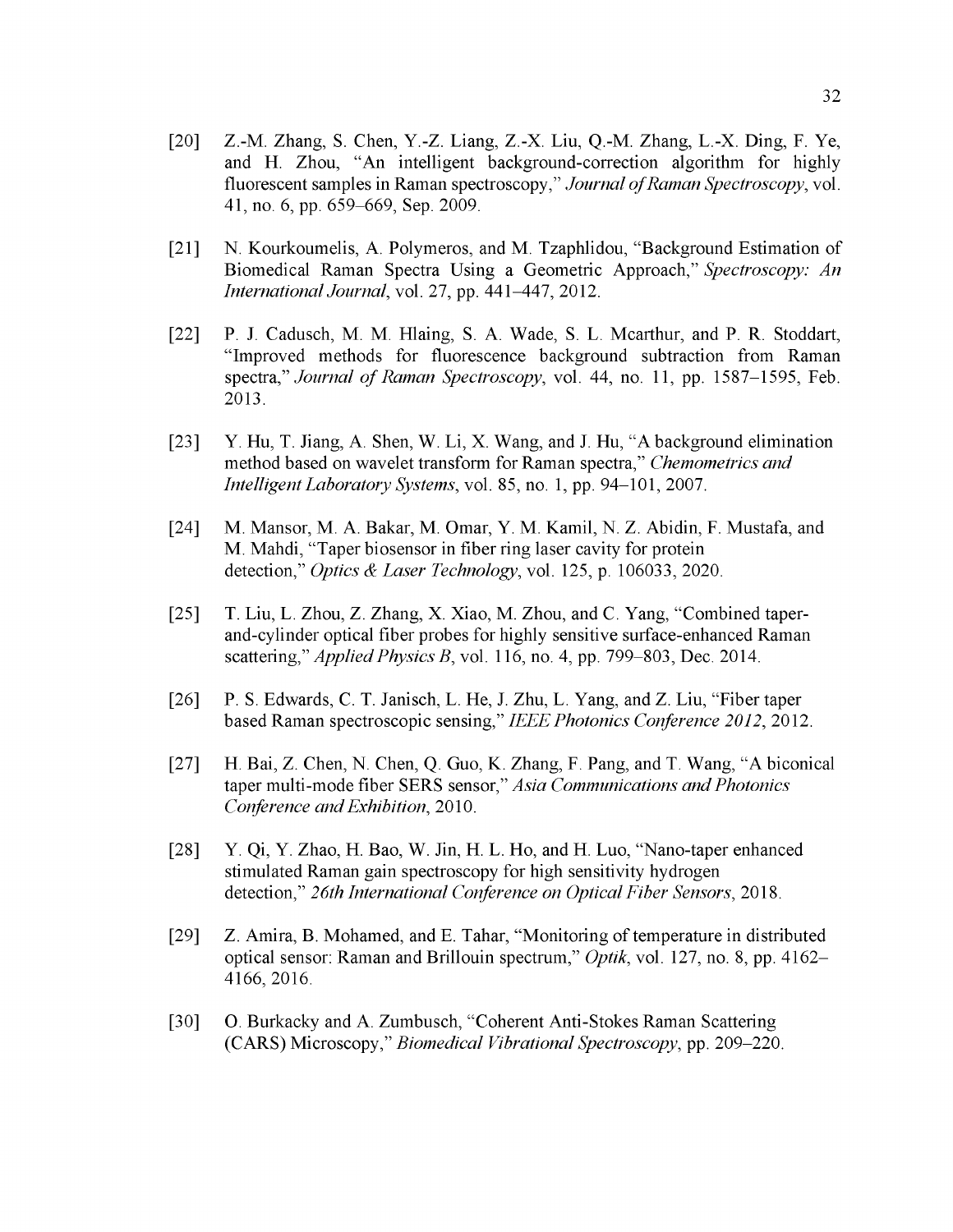- [31] W. Kiefer, "The Raman effect?a unified treatment of the theory of Raman scattering by molecules. Derek A. Long, John Wiley & Sons, Ltd., 2002, Pp 597. ISBN 0-471-49028-8," *Journal of Raman Spectroscopy*, vol. 34, no. 2, pp. 180– 180, 2003.
- [32] E. Wigner, "On the Quantum Correction For Thermodynamic Equilibrium," *Physical Review,* vol. 40, no. 5, pp. 749-759, Jan. 1932.
- [33] J.-X. Cheng and X. S. Xie, "Coherent Anti-Stokes Raman Scattering Microscopy: Instrumentation, Theory, and Applications," *The Journal of Physical Chemistry B,* vol. 108, no. 3, pp. 827-840, 2004.
- [34] G. Bolognini and A. Hartog, "Raman-based fibre sensors: Trends and applications," *Optical Fiber Technology,* vol. 19, no. 6, pp. 678-688, 2013.
- [35] L. Bokobza and J. Zhang, "Raman spectroscopic characterization of multiwall carbon nanotubes and of composites," *Express Polymer Letters,* vol. 6, no. 7, pp. 601-608, 2012.
- [36] I. Notingher, "Raman Spectroscopy Cell-based Biosensors," *Sensors,* vol. 7, no. 8, pp. 1343-1358, 2007.
- [37] O. Beyssac, B. Goffe, J.-P. Petitet, E. Froigneux, M. Moreau, and J.-N. Rouzaud, "On the characterization of disordered and heterogeneous carbonaceous materials by Raman spectroscopy," *Spectrochimica Acta Part A: Molecular and Biomolecular Spectroscopy,* vol. 59, no. 10, pp. 2267-2276, 2003.
- [38] I. Martinez-Arkarazo, D. C. Smith, O. Zuloaga, M. A. Olazabal, and J. M. Madariaga, "Evaluation of three different mobile Raman microscopes employed to study deteriorated civil building stones," Journal of Raman Spectroscopy, vol. 39, no. 8, pp. 1018-1029, 2008.